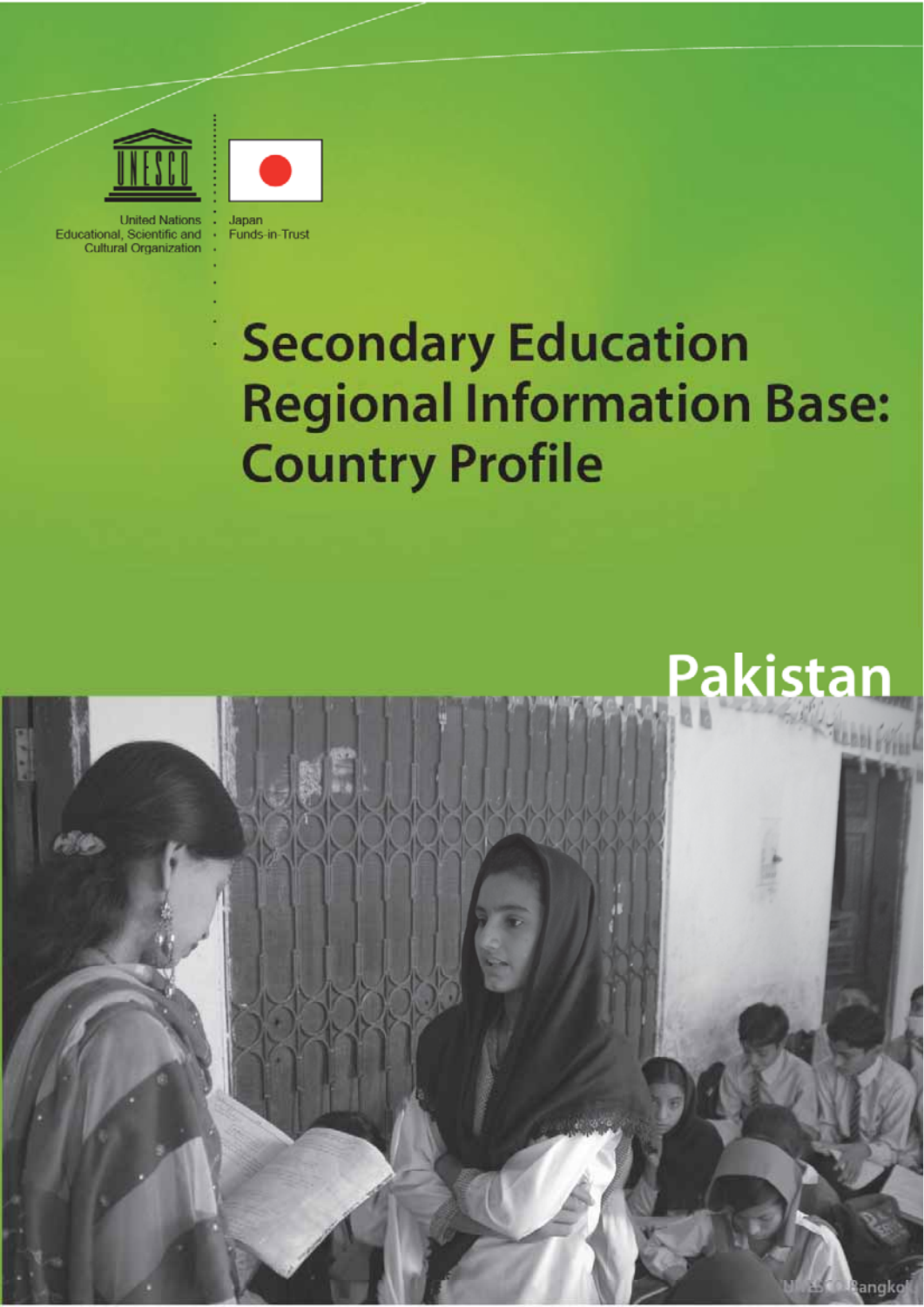



United Nations Educational, Scientific and Cultural Organization

Japan Funds-in-Trust

# **Secondary Education Regional Information Base: Country Profile**

# **Pakistan**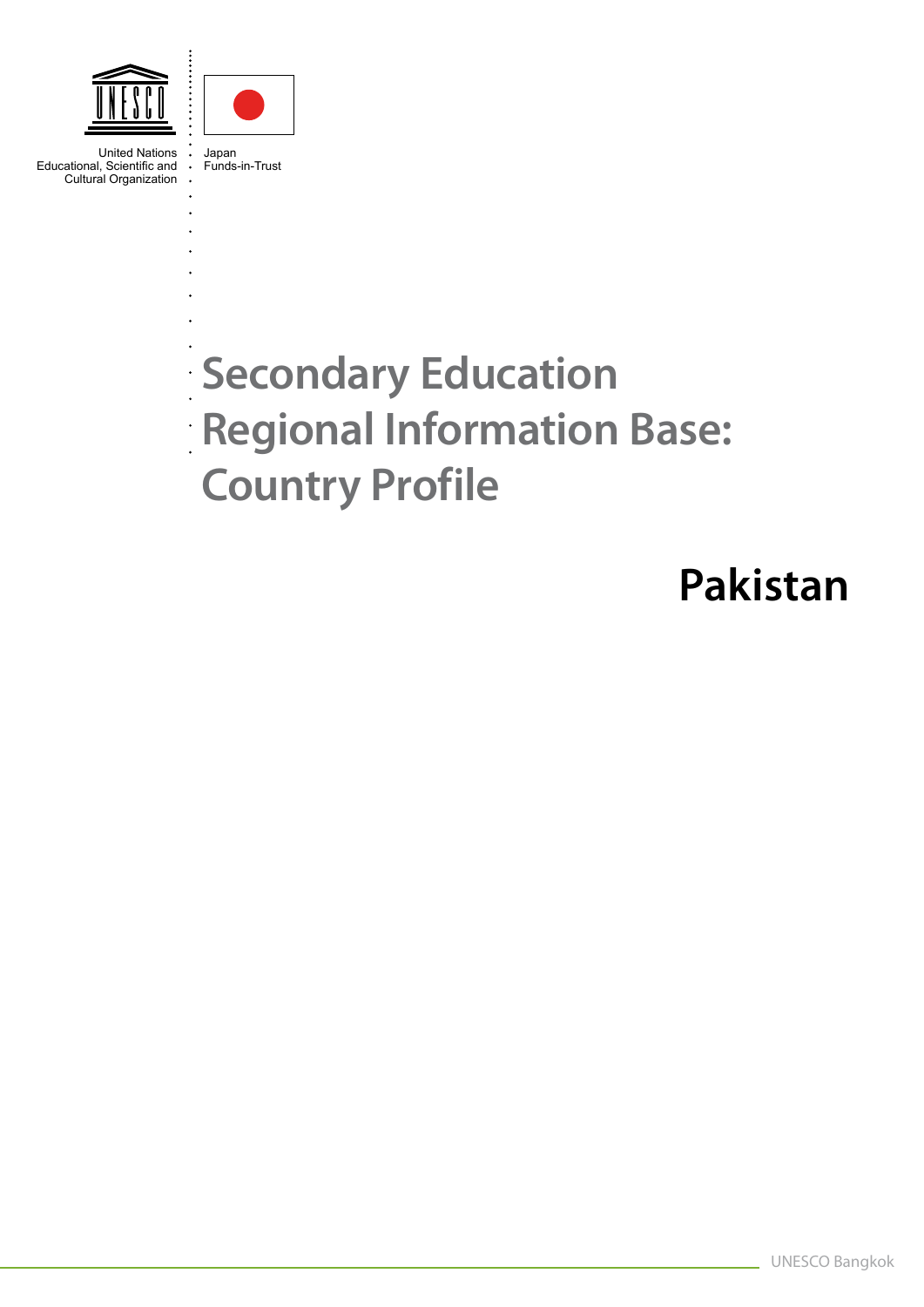#### **Secondary education regional information base: country profile –**

**Pakistan.** Bangkok: UNESCO Bangkok, 2010. 20 pp.

1. Secondary education. 2. Educational policy. 3. Pakistan.

ISBN 978-92-9223-317-4 (Print Version) ISBN 978-92-9223-318-1 (Electronic version)

Project co-ordinator: Miki Nozawa Copy-editing: Clive Wing Design and Layout: Warren Field and Sirisak Chaiyasook Cover photo: © UNESCO Islamabad

© UNESCO 2010

Published by the UNESCO Asia and Pacific Regional Bureau for Education 920 Sukhumvit Road, Prakanong Bangkok 10110, Thailand

Printed in Thailand

The designations employed and the presentation of material throughout the publication do not imply the expression of any opinion whatsoever on the part of UNESCO concerning the legal status of any country, territory, city or area or of its authorities, or concerning its frontiers or boundaries.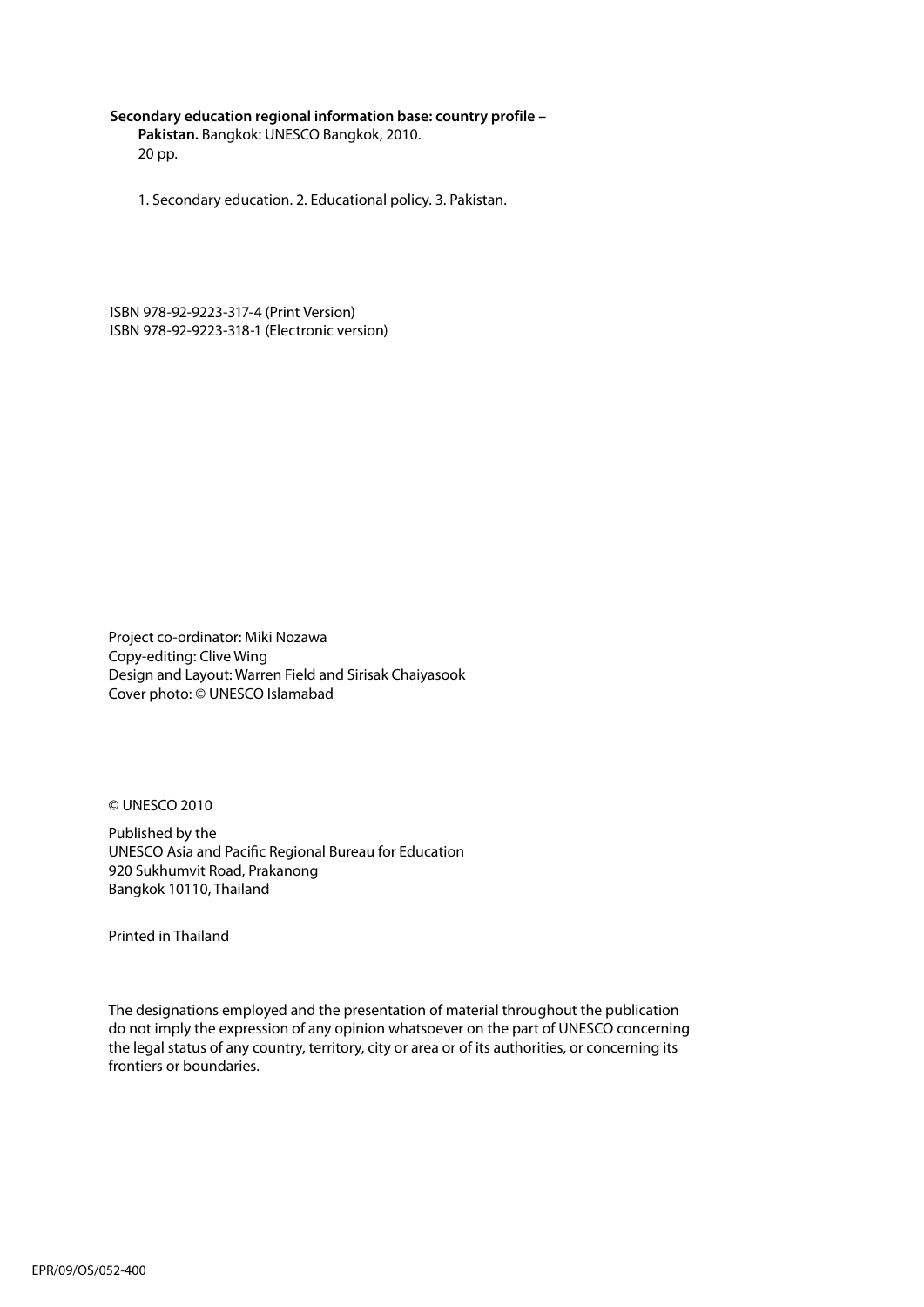# **Table of Contents**

| List of Tables and Figures<br>Acknowledgements<br>Reader's Guide<br>Abbreviations |
|-----------------------------------------------------------------------------------|
|                                                                                   |
| 1.4 Geographical Distribution of Access 3                                         |
| 2. Institutional Context of Secondary Education. 4                                |
| 2.2 Legislative Framework and Key Policy Documents 4                              |
|                                                                                   |
| Student Assessment and Promotion. 10<br>3.3                                       |
|                                                                                   |
| 5. Secondary-Level Technical and Vocational Education and Training 12             |
| 6. Teachers and Education Personnel in GSE. 12                                    |
| 6.2 Qualifications and Pre-service Training. 13                                   |
|                                                                                   |
| 8. Involvement of Development Agencies. 15                                        |
| 9. Relevant Documents and Additional Resources. 18                                |
|                                                                                   |
| Background Statistics: Development Indicators 25                                  |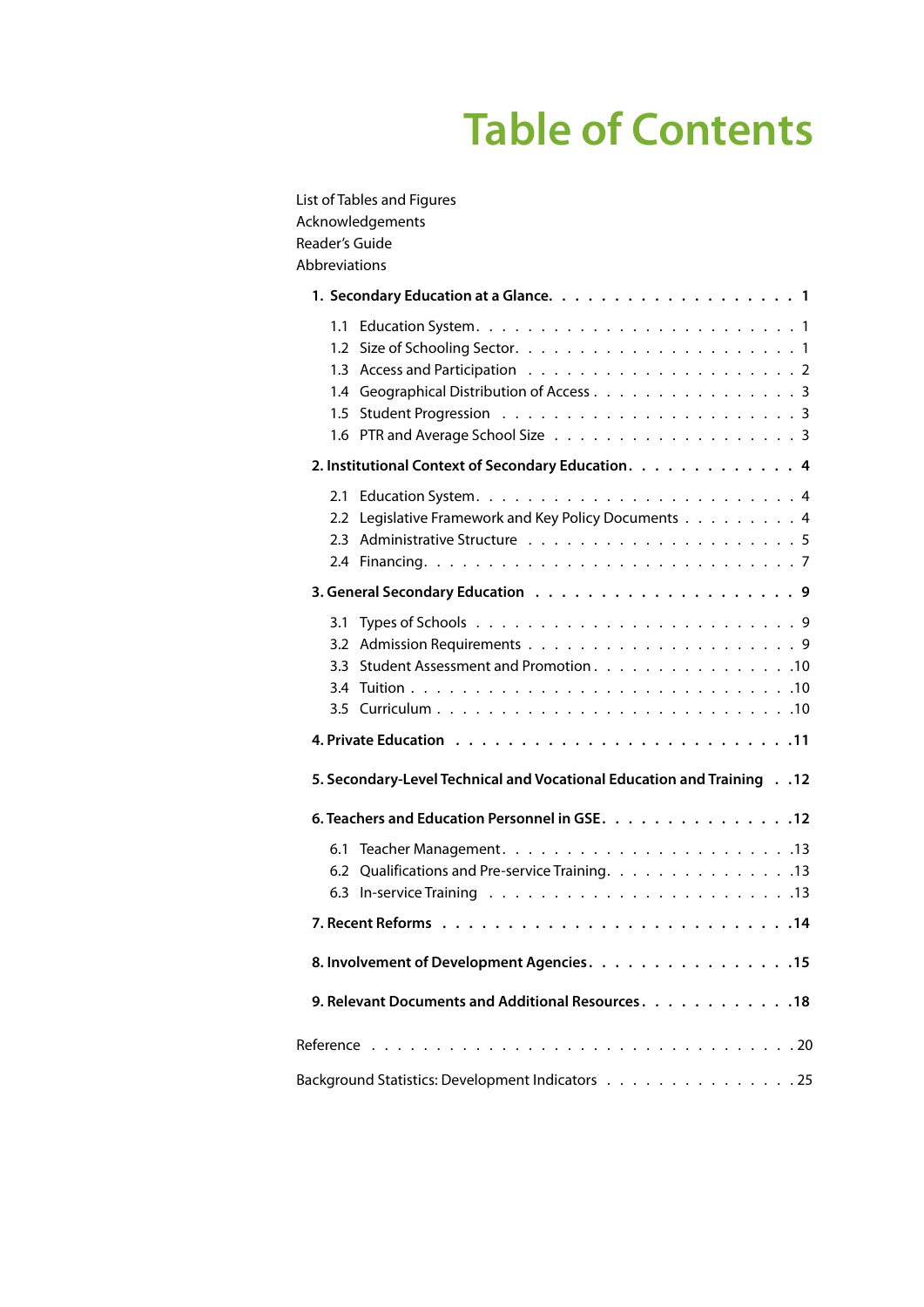# **List of Tables and Figures**

| Table 1.  |                                                                                               |
|-----------|-----------------------------------------------------------------------------------------------|
| Table 2.  |                                                                                               |
| Table 3.  |                                                                                               |
| Table 4.  |                                                                                               |
| Table 5.  |                                                                                               |
| Table 6.  |                                                                                               |
| Table 7.  |                                                                                               |
| Table 8.  |                                                                                               |
| Table 9.  |                                                                                               |
| Table 10. | Middle and Matriculation Education Management by Government Authority 6                       |
| Table 11. |                                                                                               |
| Table 12. | Types of Secondary Schools and Administrative Authority Table Reservence Secondary Schools    |
| Table 13. |                                                                                               |
| Table 14. |                                                                                               |
| Table 15. | 11. Statutory School-opening Days and Teaching Weeks per Year, and Teaching Hours per Week 11 |
| Table 16. | Number and Percent of Private Institutions, Enrolment, and Teachers, 2006/07 11               |
| Table 17. |                                                                                               |
| Table 18. |                                                                                               |
| Table 19. |                                                                                               |

|           | Figure 1. Education Structure: Approximate Starting Age and Duration. 1     |
|-----------|-----------------------------------------------------------------------------|
| Figure 2. |                                                                             |
| Figure 3. |                                                                             |
| Figure 4. |                                                                             |
| Figure 5. |                                                                             |
| Figure 6. |                                                                             |
| Figure 7. | Resource Allocation by Level as % of Total Education Expenditure, 2005/06 7 |
| Figure 8. |                                                                             |
| Figure 9. | Average Expenditure per Student by Province (Public Sector), 2005/06 8      |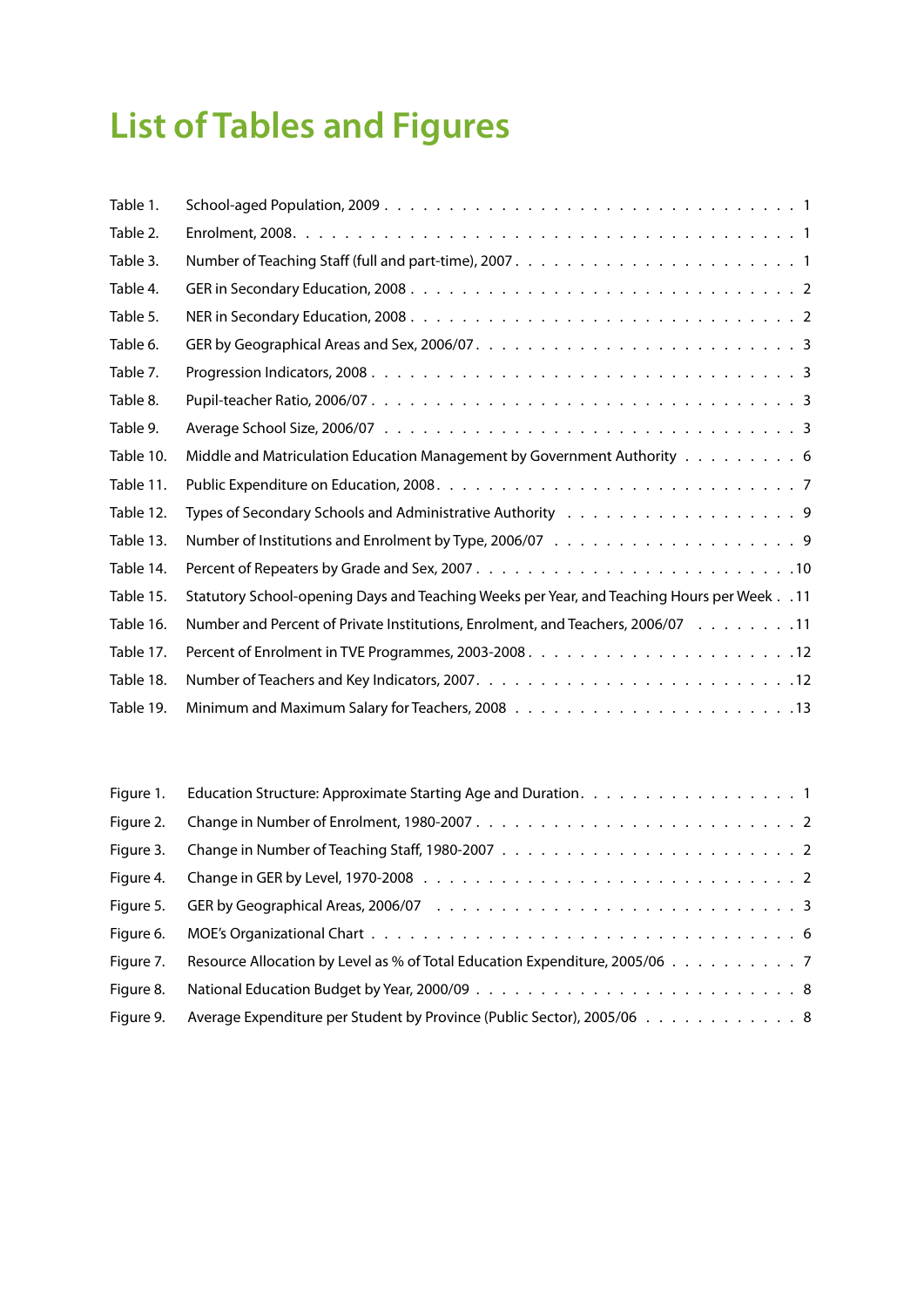# **Acknowledgements**

This Pakistan Country Profile has particularly benefited from inputs provided by Dr. M. Zafar Iqbal, Professor from Allama Iqbal Open University and Mr. Habib-ur-Rehman, Deputy Educational Adviser from the Policy and Planning Wing of the Ministry of Education. The most recent data/information included within this report has been collected from different government organizations and publications thanks to the collaboration of relevant offices/departments.

This publication is part of a series of Secondary Education Regional Information Base Country Profiles developed by the Education Policy and Reform (EPR) Unit in collaboration with the Assessment, Information System, Monitoring and Statistics (AIMS) Unit and other relevant UNESCO Field Offices. Technical assistance was provided by UNESCO Islamabad.

The profile on Pakistan was compiled by Alice Yang and Yoko Sato from UNESCO Bangkok. Assistance was provided by Hyangmi Kim and Yoko Kono.

The project receives a generous financial contribution from the Government of Japan.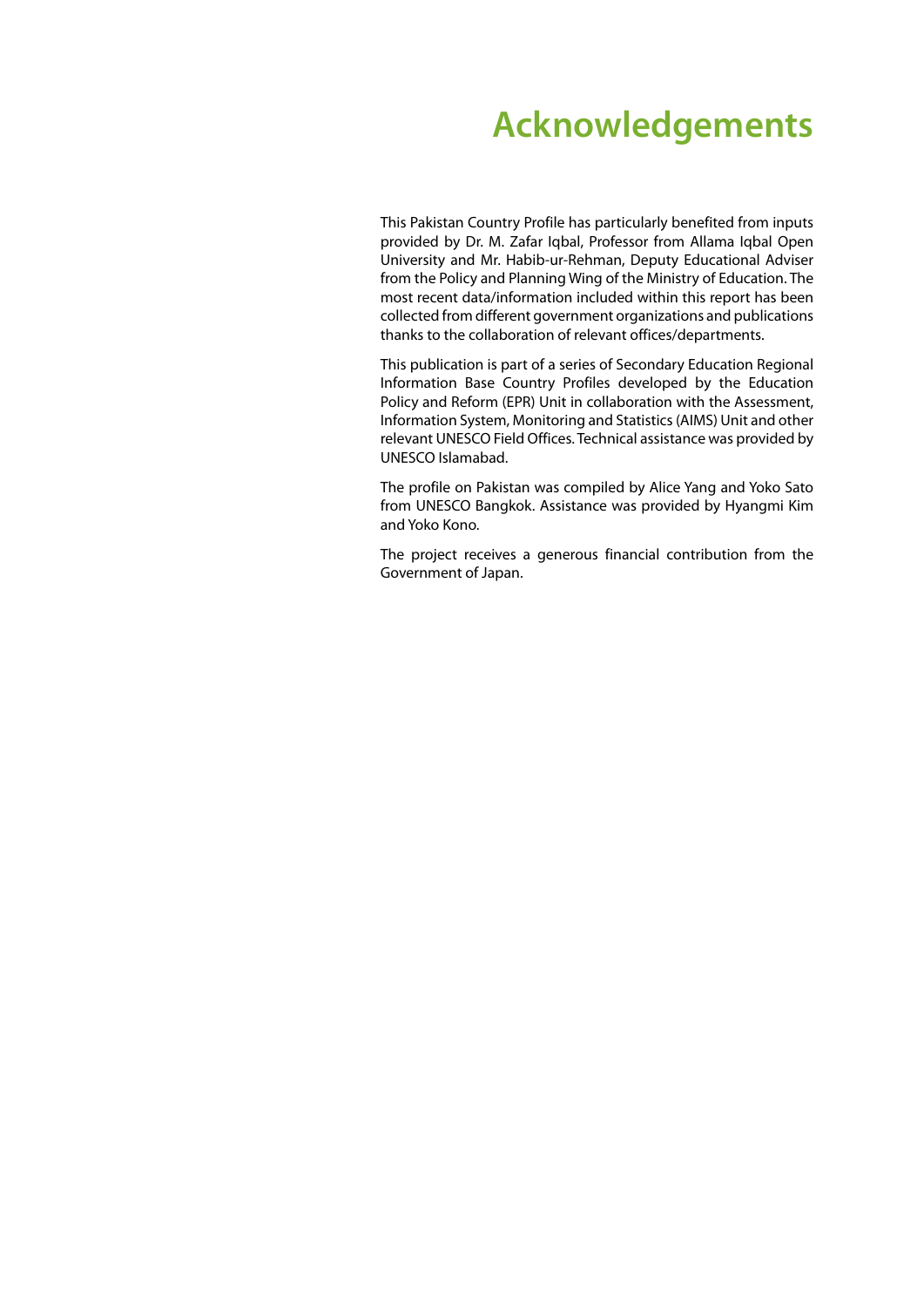# **Reader's Guide**

The following symbols are used in the statistical tables:

- … No data available
- na Not applicable
- National estimation
- \*\* UIS estimation
- Magnitude nil or negligible
- <sup>+n</sup> Data refers to the school or financial year (or period) after the reference year (or period).
- The Data refers to the school or financial year (or period) before the reference year (or period).

#### **General Notes:**

The Secondary Education Information Base: Country Profile uses statistics from UNESCO Institute for Statistics (UIS) and national sources. Although in principle UIS statistics are used as the primary data source to facilitate comparison with other countries, nationally available statistics are used extensively where specific data is not available from UIS.

All data indicated as UIS data was retrieved from UIS Education Database ([www.uis.unesco.org\)](http://www.uis.unesco.org) on June 3, 2009. Statistics from national sources were collected through questionnaires and the original source is indicated under each table/figure.

All tables and figures have been compiled by UNESCO Bangkok.

#### **Definitions:**

A comprehensive list of education indicators, their definition, purpose, calculation method, and formula used in UIS statistics is available from UIS glossary of Education Indicators [\(www.uis.unesco.or](http://www.uis.unesco.org/ev.php?ID=5202_201&ID=DO_TOPIC)g/ [ev.php?ID=5202\\_201&ID=DO\\_TOPIC](http://www.uis.unesco.org/ev.php?ID=5202_201&ID=DO_TOPIC)).

The year cited in tables and figures refers to the year in which the academic or financial year ends. Therefore, wherever the given year is spread across two calendar years, the year is cited according to the later year (e.g. academic year 2003/04 is presented as 2004). As for the statistics retrieved from national sources, the reference year is reserved as presented in the original source.

Levels of education in UIS statistics are defined as per the International Standard Classification of Education 1997 (ISCED97: [www.uis.unesco.org/ev.php?ID=3813\\_201&ID2=DO\\_TOPIC](http://www.uis.unesco.org/ev.php?ID=3813_201&ID2=DO_TOPIC)). According to ISCED97, secondary education is divided into two levels: l*ower secondary* (Grade 6-8) and *upper secondary* (Grade 9-12). In the case of Pakistan, *middle school* (Grade 6-8)<sup>1</sup> corresponds to the former while Grade 9-10 (*Matriculation*) is considered to be Secondary. For Grade 11-12, the terms *Intermediate* and *Higher Secondary* are used interchangeably. *Matriculation* (Grade 9-10) and *Intermediate* (Grade 11-12) combined correspond to the *upper secondary* level in ISCED97. For this country profile, the terms "middle", "matriculation", and "intermediate" are used by data from national sources to refer to specific levels of secondary education. UIS data uses the terms "lower secondary" and "upper secondary" with the latter referring to both matriculation and intermediate levels.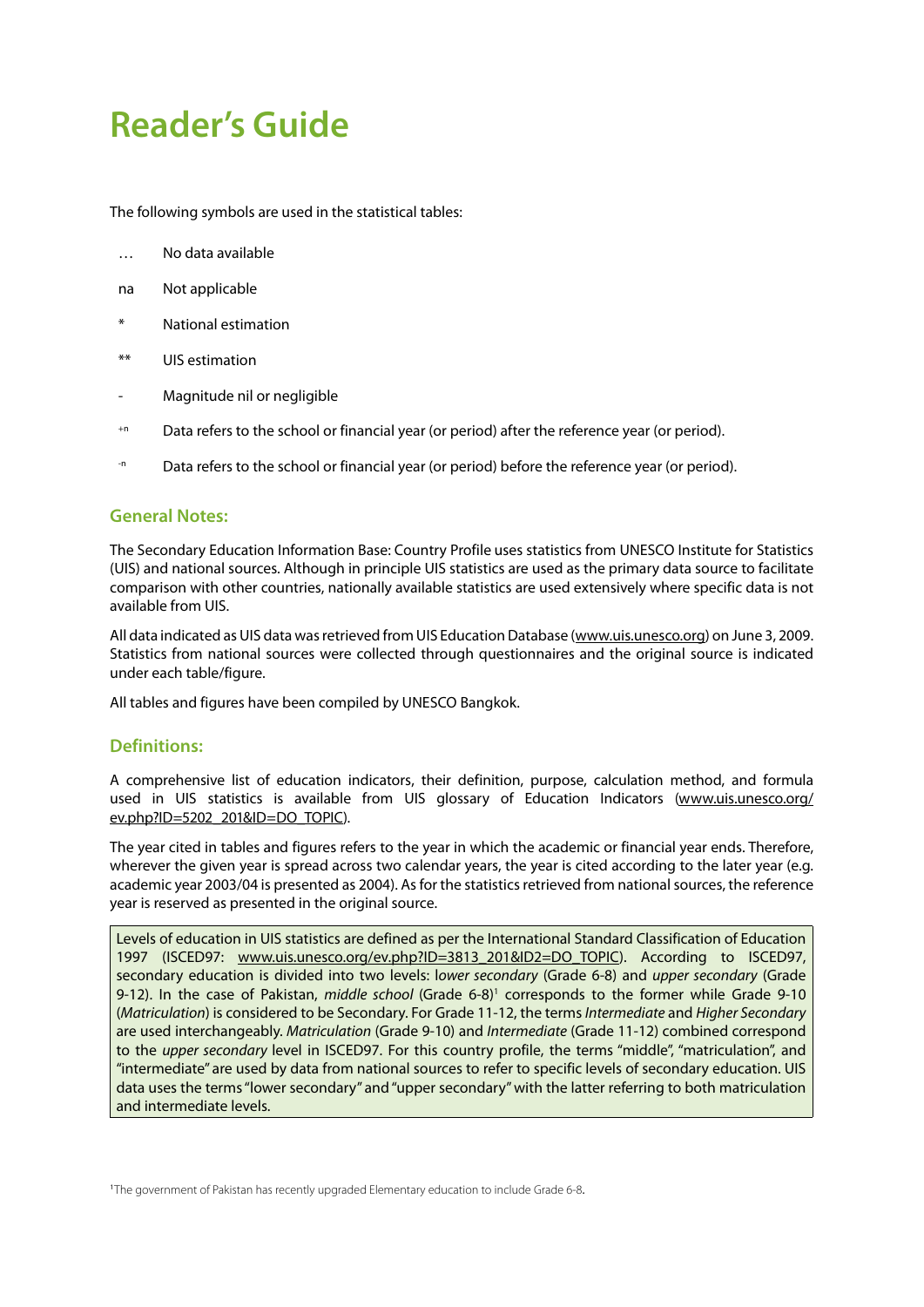# **Abbreviations**

| ADB           | Asian Development Bank                                            |
|---------------|-------------------------------------------------------------------|
| AEPAM         | Academy of Educational Planning and Management                    |
| <b>BPS</b>    | <b>Basic Pay Scales</b>                                           |
| DEO           | <b>District Education Officer</b>                                 |
| DFID          | Department for International Development (UK)                     |
| EDO.          | <b>Executive District Officer</b>                                 |
| EFA.          | <b>Education for All</b>                                          |
| <b>ESR</b>    | <b>Education Sector Reform</b>                                    |
| EUR           | Euro                                                              |
| GBP           | British pound                                                     |
| GER           | <b>Gross Enrolment Ratio</b>                                      |
| GPI           | <b>Gender Parity Index</b>                                        |
| <b>HEC</b>    | <b>Higher Education Commission</b>                                |
| <b>HSS</b>    | <b>Higher Secondary School</b>                                    |
| <b>HSSC</b>   | Higher Secondary School Certificate                               |
| IBE           | International Bureau for Education                                |
| <b>ISCED</b>  | International Standard Classification of Education                |
| <b>JICA</b>   | Japan International Cooperation Agency                            |
| <b>MOE</b>    | Ministry of Education                                             |
| NEAS          | National Education Assessment System                              |
| <b>NER</b>    | Net Enrolment Ratio                                               |
| NPA           | National Plan of Action                                           |
| <b>NRB</b>    | <b>National Reconstruction Bureau</b>                             |
| <b>NWFP</b>   | Northwest Frontier Province                                       |
| <b>PED</b>    | <b>Provincial Education Departments</b>                           |
| <b>PITE</b>   | Provincial Institute of Teacher Education                         |
| <b>PKR</b>    | Pakistan Rupee                                                    |
| Pre-STEP      | Pre-Service Teacher Education Project                             |
| <b>PTR</b>    | Pupil-teacher Ratio                                               |
| STEP          | Strengthening of Teacher Education in Pakistan                    |
| <b>TEVTA</b>  | Technical Education and Vocational Training Authority             |
| TA            | <b>Technical Assistance</b>                                       |
| <b>TVE</b>    | <b>Technical and Vocational Education</b>                         |
| <b>UIS</b>    | <b>UNESCO Institute for Statistics</b>                            |
| <b>UNDP</b>   | United Nations Development Programme                              |
| <b>UNESCO</b> | United Nations Educational, Scientific, and Cultural Organization |
| <b>UNPD</b>   | <b>United Nations Population Division</b>                         |
| <b>USAID</b>  | United States Agency for International Development                |
| <b>USD</b>    | United States Dollar                                              |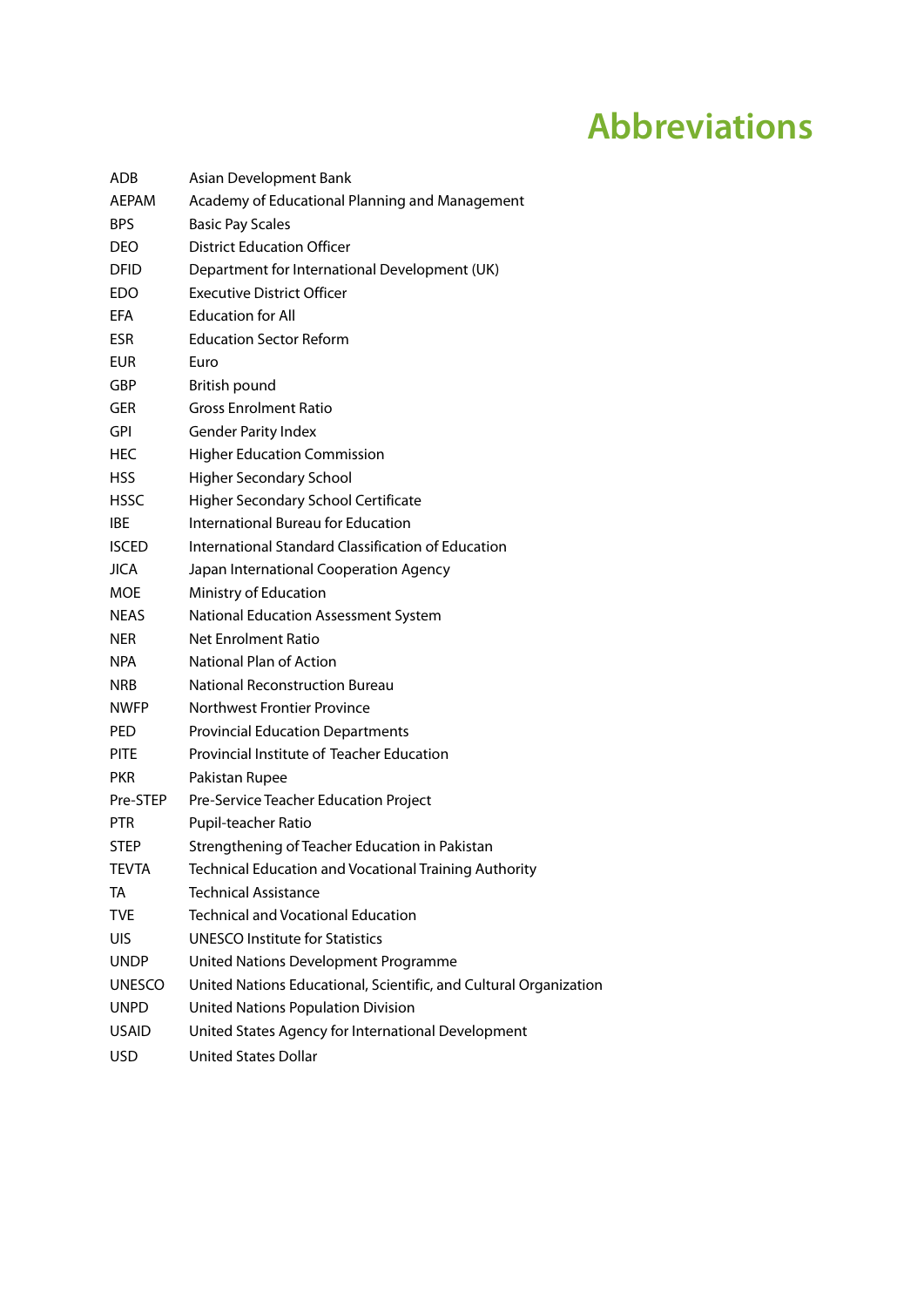# **Pakistan**

# <span id="page-8-0"></span>**1. Secondary Education at a Glance**

### **1.1 Education System**



#### **Figure 1. Education Structure: Approximate Starting Age and Duration**

#### **1.2 Size of Schooling Sector**

#### **Table 1. School-aged Population, 2009**

|                      | School-aged<br>population | Ave. Annual Growth<br>Rate, 2001-2008 |
|----------------------|---------------------------|---------------------------------------|
| Primary              | 21,704,912                | 0.91%                                 |
| Secondary            | 28,533,932                | 0.91%                                 |
| Lower level (G 6-8)  | 20,497,935                | 7.59%                                 |
| Upper level (G 9-12) | 8,035,997                 | $-8.65%$                              |

|                     | --------   | Rate, 2003-2007 |
|---------------------|------------|-----------------|
| Primary             | 18,175,801 | 3.72%           |
| Secondary           | 9,339,991  | 4.91%           |
| Lower level (G 6-8) | 5,427,406  | 6.52%           |
| Upper level (9-12)  | 3,912,585  | 2.87%           |

**Table 2. Enrolment, 2008**

Ave. Annual Growth

*Source:* UNESCO Institute for Statistics. 2010.

*Source:* UNESCO Institute for Statistics. 2010.

#### **Table 3. Number of Teaching Staff (full and part-time), 2007**

|                              | Number of teaching staff | Ave. Annual Growth Rate,<br>2001-2007 |
|------------------------------|--------------------------|---------------------------------------|
| Primary                      | 442,398                  | 0.415%                                |
| Secondary                    | 680,094                  | 1.063%                                |
| Middle level (G 6-8)         | 313,488                  | 0.880%                                |
| Matriculation level (G 9-10) | 366,606                  | 1.219%                                |

*Source:* MOE. 2007.

Note: Average annual growth rate was calculated by UNESCO Bangkok on the basis of UIS statistics.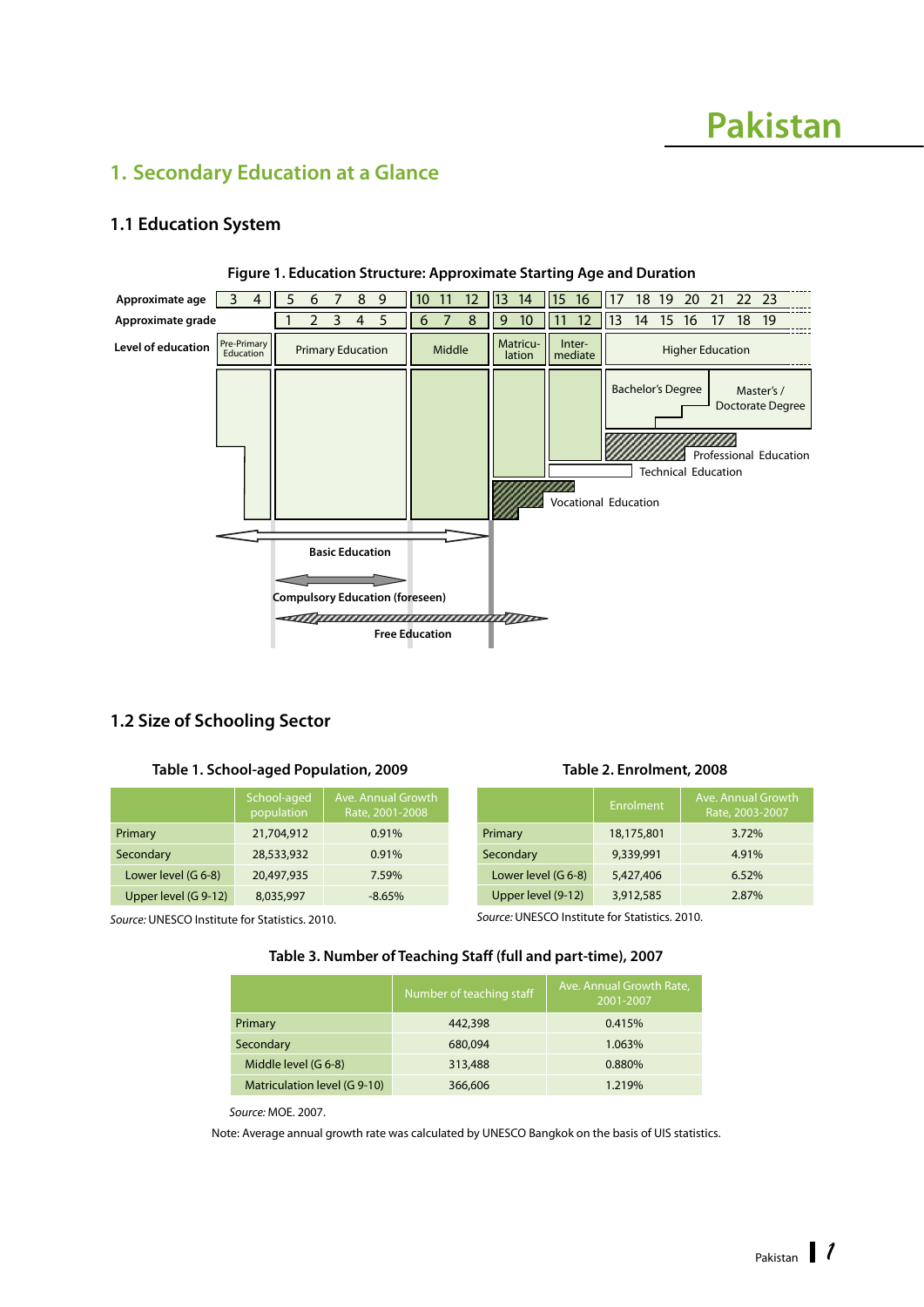<span id="page-9-0"></span>

#### **Figure 2. Change in Number of Enrolment, 1980-2007**

**Figure 3. Change in Number of Teaching Staff, 1980-2007**



*Source:* Ministry of Finance. 1981, 1991, 1996, 2001, 2006. MOE. 2007, 2008b.

*Source:* Ministry of Finance. 1981, 1991, 1996, 2001, 2006. MOE. 2007, 2008b.

# **1.3 Access and Participation**



*Source:* UNESCO Institute for Statistics. 2010.



|                      | <b>Total</b> | Male  | Female | <b>GPI</b> |
|----------------------|--------------|-------|--------|------------|
| Secondary            | 32.9%        | 37.3% | 28.3%  | 0.76       |
| Lower level (G 6-8)  | 44.2%        | 49.9% | 38.2%  | 0.76       |
| Upper level (G 9-12) | 24.3%        | 27.7% | 20.7%  | 0.75       |

*Source:* UNESCO Institute for Statistics. 2010.

#### **Table 5. NER in Secondary Education, 2008**

|                    | Total | <b>Male</b> | ı Female. | GPI  |
|--------------------|-------|-------------|-----------|------|
| Secondary (G 6-12) | 32.5% | 36.9%       | 27.9%     | 0.76 |

*Source:* UNESCO Institute for Statistics. 2010.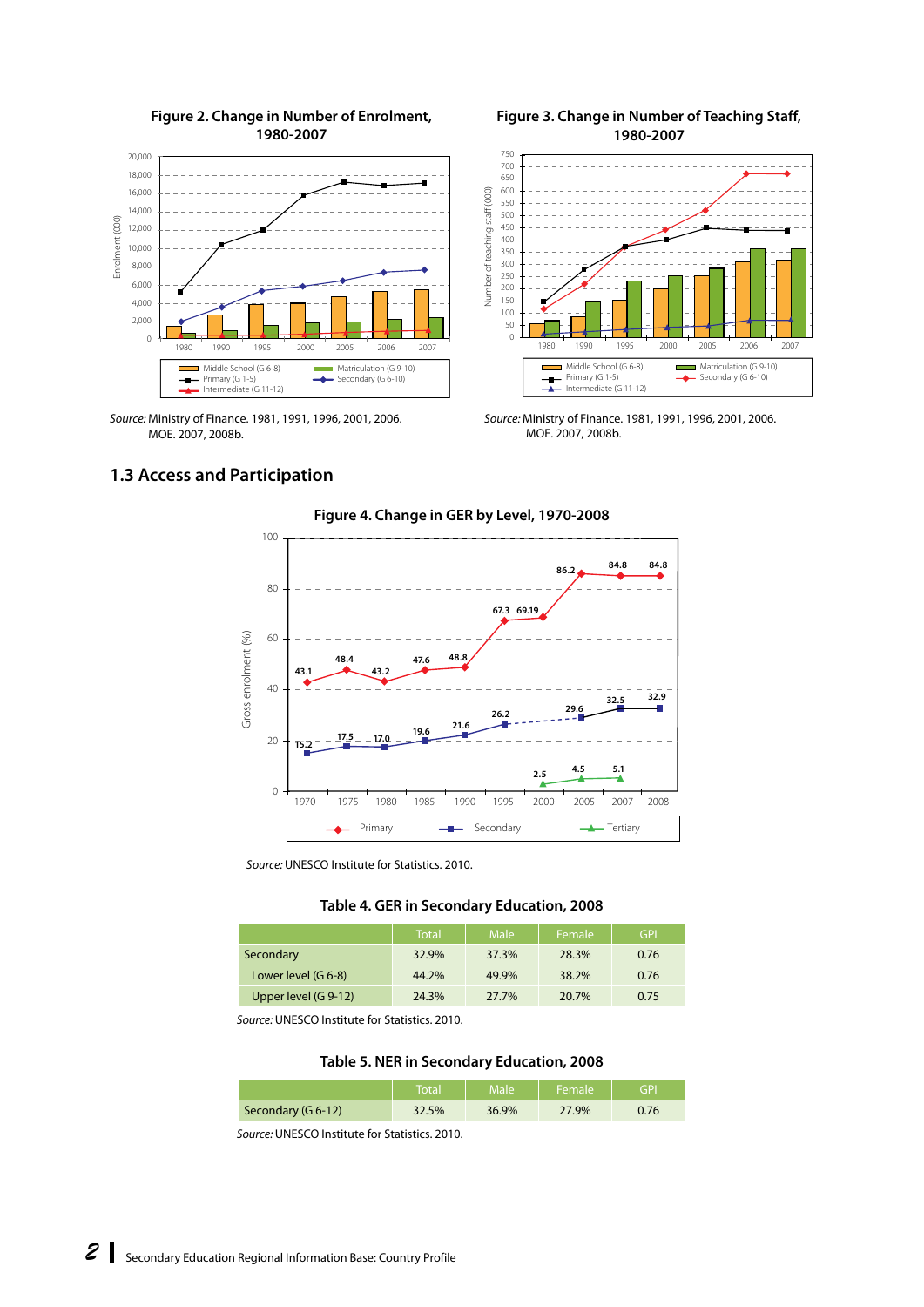# <span id="page-10-0"></span>**1.4 Geographical Distribution of Access**



**Figure 5. GER by Geographical Areas, 2006/07** 

*Source:* Federal Bureau of Statistics. 2008.

#### **Table 6. GER by Geographical Areas and Sex, 2006/07**

|                         | Middle $(G 6-8)$ |        |            | Matriculation (G 9-10) |        |            |
|-------------------------|------------------|--------|------------|------------------------|--------|------------|
|                         | <b>Male</b>      | Female | <b>GPI</b> | Male                   | Female | <b>GPI</b> |
| Punjab                  | 59%              | 51%    | 0.86       | 57%                    | 44%    | 0.77       |
| Sindh                   | 49%              | 36%    | 0.73       | 53%                    | 36%    | 0.68       |
| <b>NWFP</b>             | 68%              | 35%    | 0.51       | 64%                    | 24%    | 0.38       |
| <b>Balochistan</b>      | 44%              | 20%    | 0.45       | 42%                    | 21%    | 0.50       |
| <b>National Average</b> | 57%              | 44%    | 0.77       | 57%                    | 35%    | 0.61       |

*Source:* Federal Bureau of Statistics. 2008.

Note: Gender Parity Index (GPI) was calculated by UNESCO Bangkok on data from Federal Bureau of Statistics.

### **1.5 Student Progression**

#### **Table 7. Progression Indicators, 2008**

| <b>Gross Primary Graduation Ratio</b>               | 45.6%                 |
|-----------------------------------------------------|-----------------------|
| Transition rate from Primary to Secondary (General) | 72.6%                 |
| <b>Gross Enrolment Ratio in Total Secondary</b>     | $32.9\%^{+1}$         |
| Percentage of Repeaters in Total Secondary          | $2.1\%$ <sup>-2</sup> |
| Upper Secondary Gross Graduation Ratio              |                       |

*Source:* UNESCO Institute for Statistics. 2010.

Note: Data for secondary also includes Intermediate (G 11-12).

#### **1.6 PTR and Average School Size**

#### **Table 8. Pupil-teacher Ratio, 2006/07**

| Middle $(G 6-8)$       | 17.12 |
|------------------------|-------|
| Matriculation (G 9-10) | 6.31  |
| Intermediate (G 11-12) | 12.66 |
|                        |       |

*Source:* MOE. 2008b.

#### **Table 9. Average School Size, 2006/07**

| Middle $(G 6-8)$              | 133 |
|-------------------------------|-----|
| <b>Matriculation (G 9-10)</b> | 98  |
| Intermediate (G 11-12)        | 291 |

*Source:* MOE. 2008b.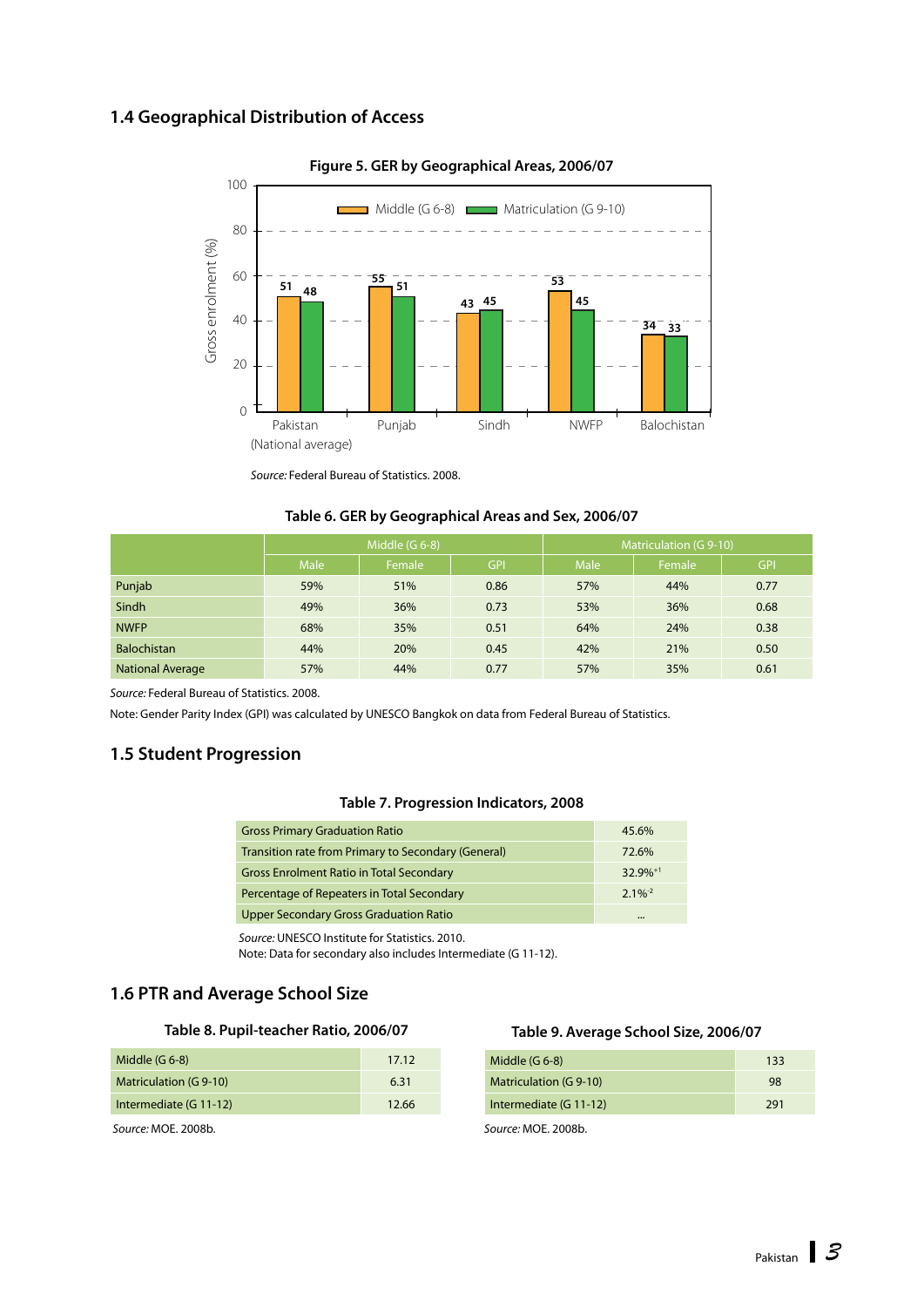# <span id="page-11-0"></span>**2. Institutional Context of Secondary Education**

# **2.1 Education System**

Primary and secondary education in Pakistan can be divided into five stages: (1) pre-primary or early childhood education for children 3 to 4 years of age; (2) primary education (Grades 1-5) in which students are enrolled at 5 years of age and older; (3) middle stage education (Grades 6-8); (4) matriculation or secondary education (Grades 9-10); and (5) intermediate or higher secondary education (Grades 11-12) which is sometimes considered a part of college education. The first three stages are regarded as elementary or basic education. Students graduating from matriculation receive the Secondary School Certificate (SSC). Intermediate level graduates receive the Higher Secondary School Certificate (HSSC).

After 12 years of education, students may progress to universities/colleges for undergraduate studies. Technical and vocational education (TVE) starts from 13 to 15 years of age and consists of one to three-year diploma courses in various subjects. Professional education such as medicine and engineering starts after intermediate education and can take from three to five years to complete.

In Pakistan, there is currently no legal framework to regulate compulsory education. However, the National Education Policy (1998-2010) states that there is a need to expand the provision of basic education at an unprecedented rate to enable the government to promulgate and implement a compulsory primary education act. The Policy also promises free education in public schools.

*(*See *Figure 1. Education Structure: Approximate Starting Age and Duration* on page 5*.)*

## **2.2 Legislative Framework and Key Policy Documents**

### *The Constitution of Pakistan (1973)*

According to the Constitution of the Islamic Republic of Pakistan, the state shall "remove illiteracy and provide free and compulsory secondary [matriculation] education within minimum possible period" (article 37b). In particular, the state shall work to "promote, with special care, the educational and economic interests of backward classes or areas" (article 37a). Also, the constitution encourages the state to "make technical and professional education generally available" to the population and make "higher education equally accessible to all on the basis of merit" (article 37c). It further establishes the importance of skills development through education, training, and agricultural and industrial development so that citizens of Pakistan can participate fully in the activities of national development.

### *National Education Policy 1998-2010 (1998)*

The National Education Policy 1998-2010 outlines Pakistan's education aims and implementation strategies. Universal primary education and the expansion of basic education, both quantitatively and qualitatively, are major components of the Policy. In order to achieve these goals, the government is to use formal and nonformal education techniques, provide free access to education, reduce imbalances and disparities within the system, institutionalize monitoring and evaluation systems, improve curricula, strengthen in-service and pre-service teacher education programmes, and raise entry qualifications for teachers from matriculation to intermediate. The Policy also calls for improvement in the quality of technical education to produce "trained manpower, commensurate with the needs of industry and economic development goals" (IBE, 2006).

# *Education for All (EFA): National Plan of Action 2001-2015*

The EFA National Plan of Action (NPA) was developed through broad-based consultations with stakeholders and principal actors in order to translate the National Education Policy (1998-2010) into an action plan. The main objectives of NPA are (a) to reach the disadvantaged population groups in rural and urban areas with emphasis on out-of-school girls and illiterate girls and women; (b) to promote community participation and ownership of basic education programmes at the grass-root levels; and (c) to improve the relevance and quality of basic education thus enhancing the learning achievements of children, youth and adults. The order or priorities of the plan is elementary education (pre-primary to middle school), adult literacy, and early childhood education.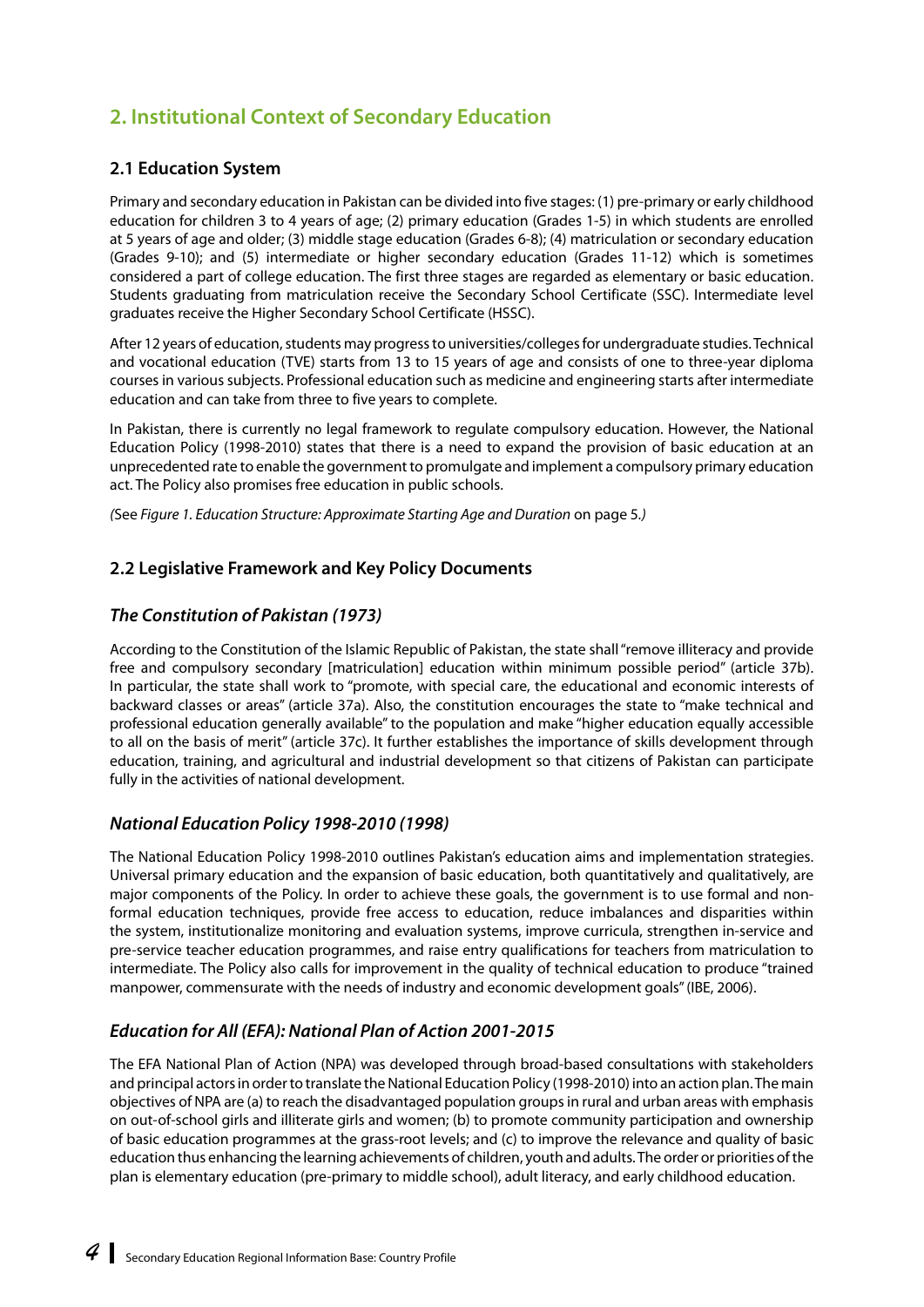<span id="page-12-0"></span>For elementary education, the NPA defines its development plan in three distinctive phases: (1) ensuring that by 2015 all children, with special emphasis on girls and children in difficult circumstances, have access to and complete free and compulsory primary education of good quality; (2) eliminating gender disparities in primary and matriculation education by 2005, and achieving gender equality in education by 2015, with a focus on ensuring girls' full and equal access to basic education of good quality; (3) improving all aspects of education quality so that recognized and measurable learning outcomes are achieved by all, especially in literacy, numeracy and essential life skills.

### *Perspective Plan 2001-2011 (2001)*

The Perspective Plan 2001-2011 was prepared in accordance with the National Education Policy 1998-2010, and has three main goals relating to matriculation education: (1) improvement in the participation rate; (2) introduction of technical education at the matriculation level as well as the intermediate level; and (3) improvement in the quality of education.

More specifically, the Plan sets the target of achieving a participation rate of 57 percent and 24 percent for middle school and matriculation education respectively. It plans to upgrade primary schools to middle level and middle schools to matriculation level by adding classrooms to existing schools. The private sector will be encouraged to share this responsibility, especially in setting up model schools at the district level. The Plan also establishes the introduction of a TVE stream in matriculation schools to expand options for technical, commercial, and vocational education.

In order to improve the quality of matriculation education, intensive in-service training will be provided to teachers at least once every five years. Curricula as well as the examination system will be improved through the establishment of an Education Testing Service (ETS) and National Education Assessment System (NEAS). Existing science teaching facilities in matriculation will be revamped in this regard.

# **2.3 Administrative Structure**

Education, in principle, is a provincial subject in Pakistan. However, under the Local Government Devolution Plan 2000, district governments, headed by the Executive District Officer (EDO), are given more administrative authority and control over public institutions at primary, middle, as well as matriculation levels.

At the national level, the Ministry of Education (MOE) is responsible for the development of the national education policy, national plans and budget, as well as the overall supervision and implementation of these policies and plans. In addition, the MOE plays a role of facilitation, coordination, and arbitration in conflicts. It ensures that the standards of national education adhere to its regulatory and institutional framework.

Provincial Education Departments are headed by their respective Provincial Education Ministers. Executive authority is vested in the Secretaries of Education. The main responsibilities of the Provincial Education Departments are (a) textbook development in accordance with the curriculum set by the Curriculum Wing, MOE, (b) teacher training, (c) college education, (d) registration of private sector educational institutions, and (e) issuance of detailed policy guidelines to district governments for effective service delivery.

As described earlier, the education management system is currently undergoing a transition period of decentralization. In light of this, the National Education Policy 1998-2010 is also under review to reflect increased authority at the district level. More details on the ongoing decentralization reform can be found in Section 9, Relevant Documents and Additional Resources.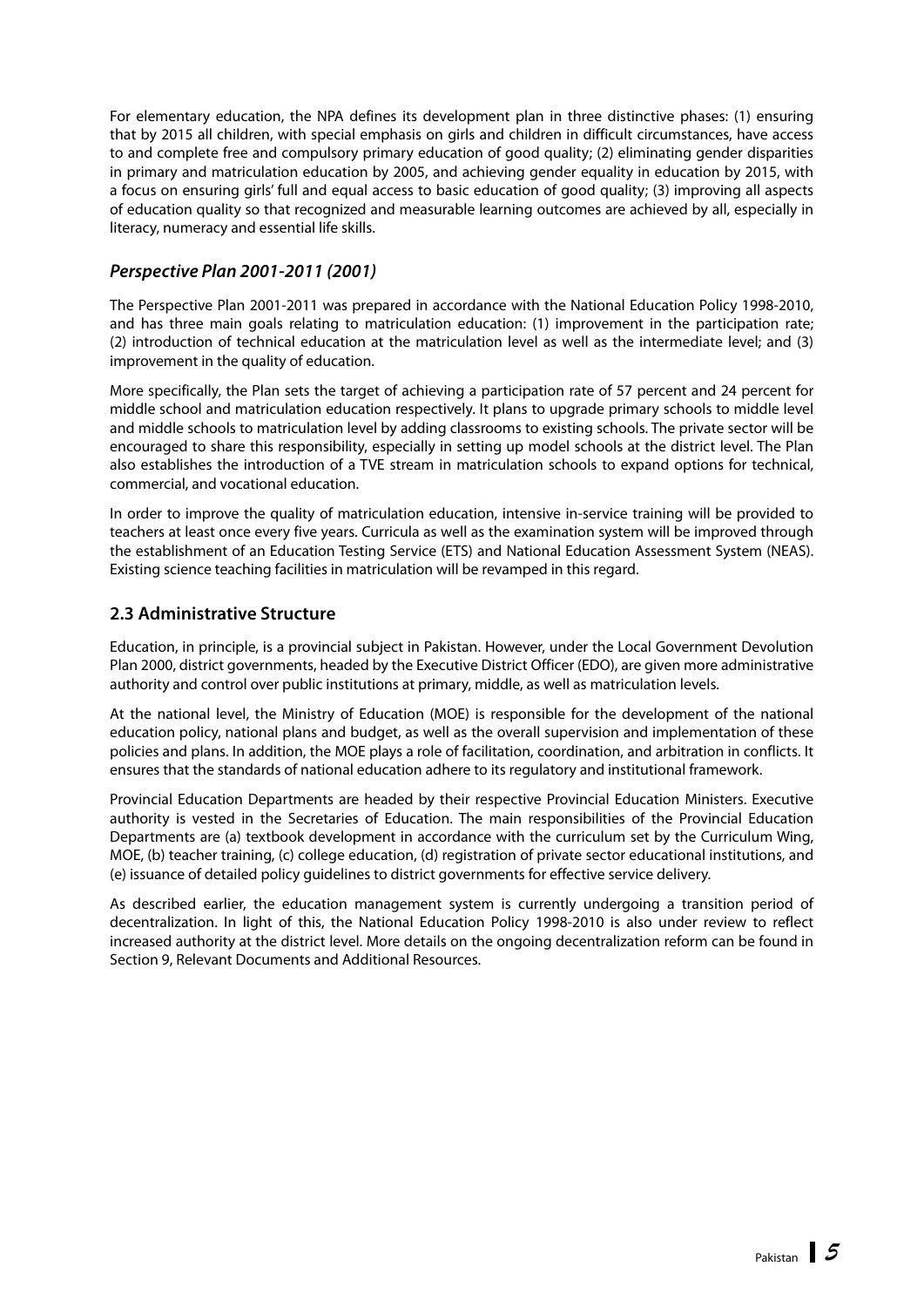#### **Figure 6. MOE's Organizational Chart**



#### **Table 10. Middle and Matriculation Education Management by Government Authority**

| <b>Functions</b>                           | Responsible body                                                                                                                                                                       |
|--------------------------------------------|----------------------------------------------------------------------------------------------------------------------------------------------------------------------------------------|
| General secondary education                | <b>Provincial Education Departments;</b><br><b>District Governments</b>                                                                                                                |
| TVE at secondary level                     | Technical Education and Vocational Training Authority (TEVTA);<br><b>Provisional Directorates of Technical Education</b>                                                               |
| Personnel management and development       | <b>Provincial Education Departments</b>                                                                                                                                                |
| Learning assessment                        | Boards of Intermediate and Secondary Education;<br>Curriculum Wing, MOE;<br>National Education Assessment System (NEAS), MOE;<br><b>Provincial Education Assessment Centers (PEAC)</b> |
| Curriculum development and research        | <b>Curriculum Wing, MOE</b>                                                                                                                                                            |
| Planning                                   | Policy & Planning Wing, MOE                                                                                                                                                            |
| <b>Budgeting</b>                           | <b>Provincial Education Departments; MOE</b>                                                                                                                                           |
| <b>EMIS</b>                                | Policy & Planning Wing, MOE                                                                                                                                                            |
| <b>Private institutions</b>                | National Regulatory Authority for Private Education                                                                                                                                    |
| Textbooks development                      | <b>Provincial Education Departments;</b><br><b>Textbook Boards</b>                                                                                                                     |
| Teacher training/development (in-service)  | <b>Provincial Directorates of Staff Development;</b><br>Provincial Institutes of Teacher Education (PITE);<br><b>Bureau of Curriculum and Extension</b>                                |
| Teacher training/development (pre-service) | <b>Higher Education Commission (HEC)</b>                                                                                                                                               |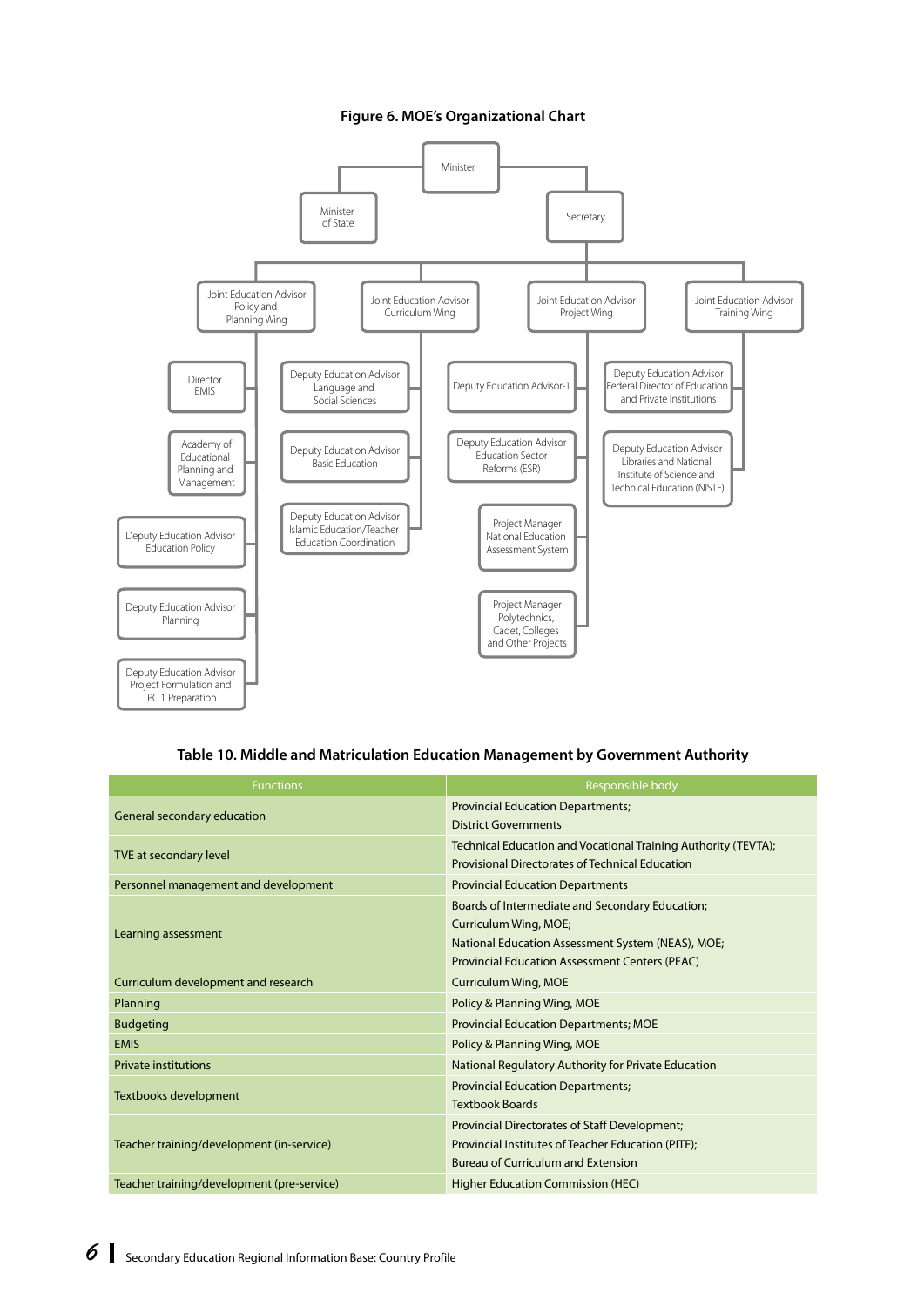<span id="page-14-0"></span>The above table lists the government offices/departments responsible for different functions of education management concerning the middle school (G 6-8) and matriculation (G 9-10) levels. Education at the intermediate level (G 11-12) is under the control of provincial governments. The posting, transfer and professional development of intermediate level teachers is also the responsibility of the provincial governments. All graduating intermediate students are examined by the Board of Intermediate and Secondary Education in their respective areas for the HSSC.

## **2.4 Financing**

The federal government provides funds for education to the provinces on the basis of the National Finance Award (NFA) formula. The major share of funding for education, however, is met by tax revenues generated by the provinces, and spent in the respective province. Some activities are directly financed by the federal government. Innovative reforms and projects are usually funded by foreign loans/grants or assistance from international aid agencies.

Higher secondary schools (HSSs), intermediate colleges, and intermediate sections of degree colleges are funded and managed by the provincial governments through their Higher Education Departments. At the federal level, all intermediate schools and colleges are looked after by the Federal Directorate of Education under the Ministry of Education.

Higher education is financed by the independent budget of the Higher Education Commission (HEC) which was established under an Act of Parliament in 2001. The federal government, through the HEC, distributes the budget to public universities and degree awarding institutions all over the country.

Fiscal year is July 1 – June 30 of the following year.

School year is April 15 – April 14 of the following year

| As % of GDP                      | 2.9%                   |
|----------------------------------|------------------------|
| As % of total govt. expenditure  | $11.2\%$ <sup>-1</sup> |
| Per pupil as % of GDP per capita |                        |
| Primary                          |                        |
| Secondary                        |                        |
| <b>Tertiary</b>                  |                        |

#### **Table 11. Public Expenditure on Education, 2008**

*Source:* UNESCO Institute for Statistics. 2010.

## **Figure 7. Resource Allocation by Level as % of Total Education Expenditure, 2005/06**



*Source:* AEPAM. 2006.

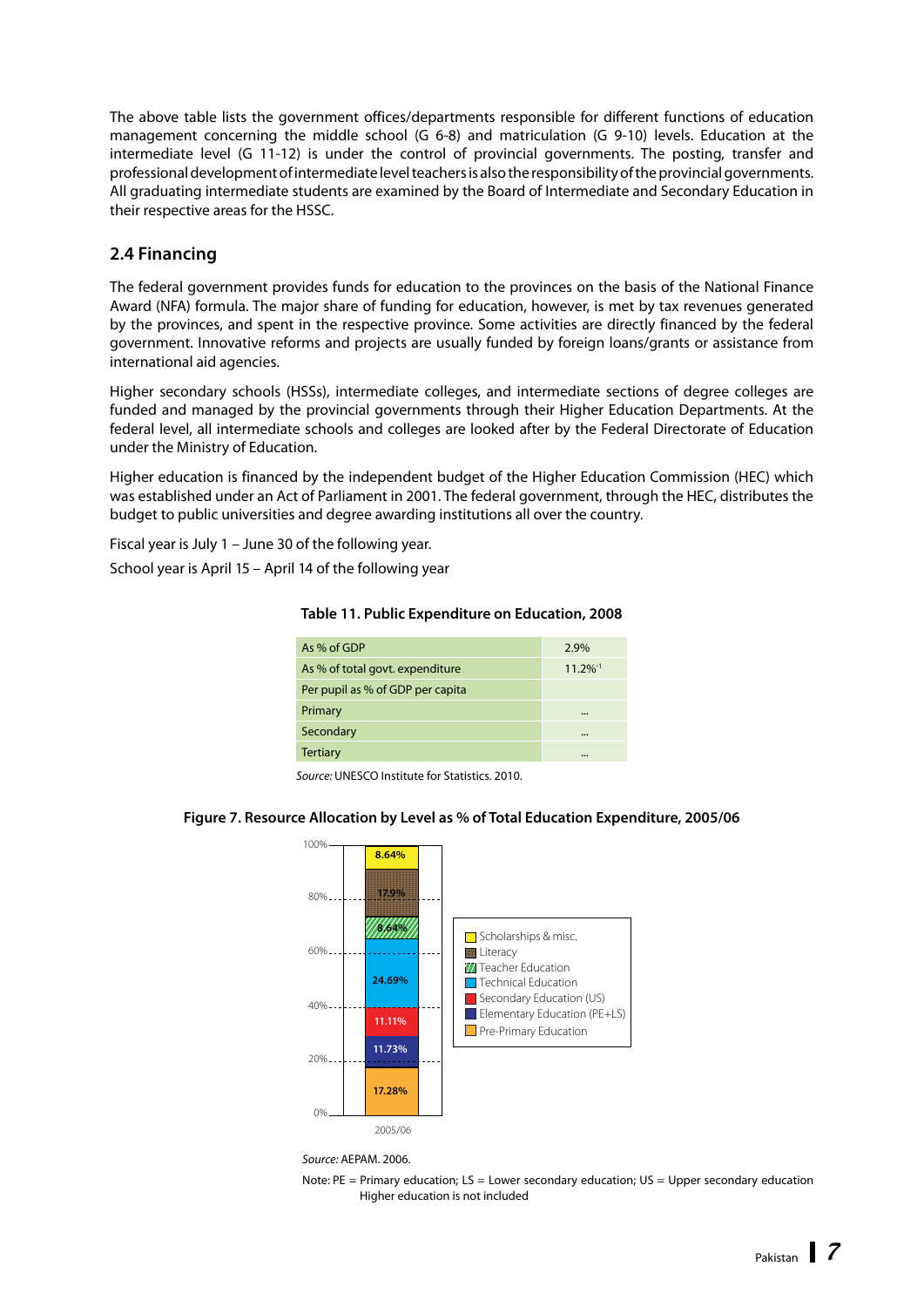During recent years, the education budget has been increased from PKR 78.924 billion in 2001/02 to PKR 253.746 billion in 2007/08.





*Source:* MOE. 2008a.

An assessment of per student public sector expenditure on school education at district level was conducted during 2005/06. The following table summarizes the results.



**Figure 9. Average Expenditure per Student by Province (Public Sector), 2005/06**

*Source:* MOE. 2008a.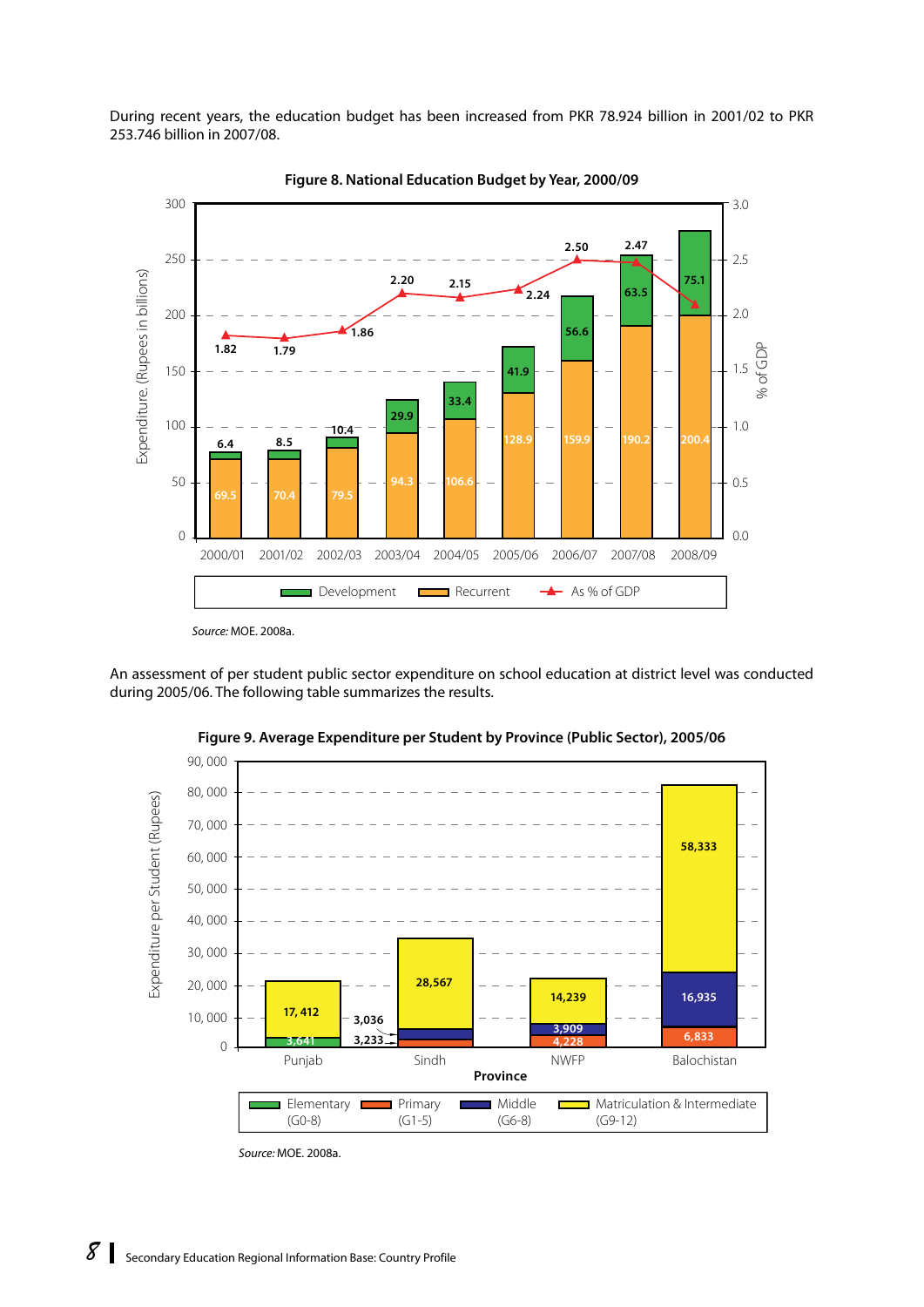# <span id="page-16-0"></span>**3. General Secondary Education**

# **3.1 Types of Schools**

In Pakistan, several types of institutions provide secondary-level education: (1) middle schools (G 1-8) which are established by upgrading primary schools; (2) secondary schools (G 6-10); and (3) higher secondary schools (HSSs) for grades 6 to 12.

Schools are often upgraded to include higher grades. Middle schools are established by adding additional facilities to existing primary schools. They can be located in the same building or on a separate piece of land near a cluster of primary schools. The same is the case with secondary schools and HSSs. Some secondary schools are upgraded to HSSs by adding classrooms, laboratories and teachers to cater to the needs of grades 11 and 12. Thus, such HSSs have middle, matriculation, and intermediate level classes.

Although HSSs generally provide education for grades 11 and 12, separate intermediate colleges exist where only grades 11 and 12 are taught. Some degree colleges also have classes for grades 11 and 12. These colleges function under the College Education Section or Higher Education Departments of the provincial governments. In these degree colleges, professors also teach students in grades 11 and 12, thus ensuring high quality. As a result, students prefer to attend grade 11 in a degree college. Their second choice would be an intermediate college and the least preferred is the higher secondary school. The examination for all intermediate-level students is conducted only by the Board of Intermediate and Secondary Education regardless of their education at HSS or a college.

|                                |      | Grade |   |   |   |    |    |    | Administrative                   |
|--------------------------------|------|-------|---|---|---|----|----|----|----------------------------------|
|                                | $-5$ | 6     | 7 | 8 | 9 | 10 | 11 | 12 | Authority                        |
| Middle School                  |      |       |   |   |   |    |    |    | <b>District Education</b>        |
|                                |      |       |   |   |   |    |    |    | Departments                      |
| <b>Secondary School</b>        |      |       |   |   |   |    |    |    | <b>District Education</b>        |
|                                |      |       |   |   |   |    |    |    | Departments                      |
| <b>Higher Secondary School</b> |      |       |   |   |   |    |    |    | <b>District &amp; Provincial</b> |
|                                |      |       |   |   |   |    |    |    | <b>Education Departments</b>     |
| Intermediate College           |      |       |   |   |   |    |    |    | <b>Provincial Education</b>      |
|                                |      |       |   |   |   |    |    |    | Departments                      |

#### **Table 12. Types of Secondary Schools and Administrative Authority**

**Table 13. Number of Institutions and Enrolment by Type, 2006/07**

|                        | Number of Institutions | Enrolment |        |
|------------------------|------------------------|-----------|--------|
| Middle $(G 6-8)$       | 40,094                 | 5,367,608 | 62.52% |
| Matriculation (G 9-10) | 23,554                 | 2,315,216 | 26.97% |
| Intermediate (G 11-12) | 3,095                  | 902,448   | 10.51% |
| <b>Total</b>           | 66,743                 | 8,585,272 | 100%   |

*Source:* AEPAM, MOE. 2008.

### **3.2 Admission Requirements**

Certification obtained from successful completion of primary school is the basis for admission into middle schools. The headmaster or principal decides on admissions with the school-based admission committee. However, in some cases such as in urban areas where competition is fierce, admission tests are conducted to screen the entrants. This is often the case for private or autonomous schools which are generally considered to be providing quality education in terms of academic, social and personal development of students. The same applies to admission into matriculation education.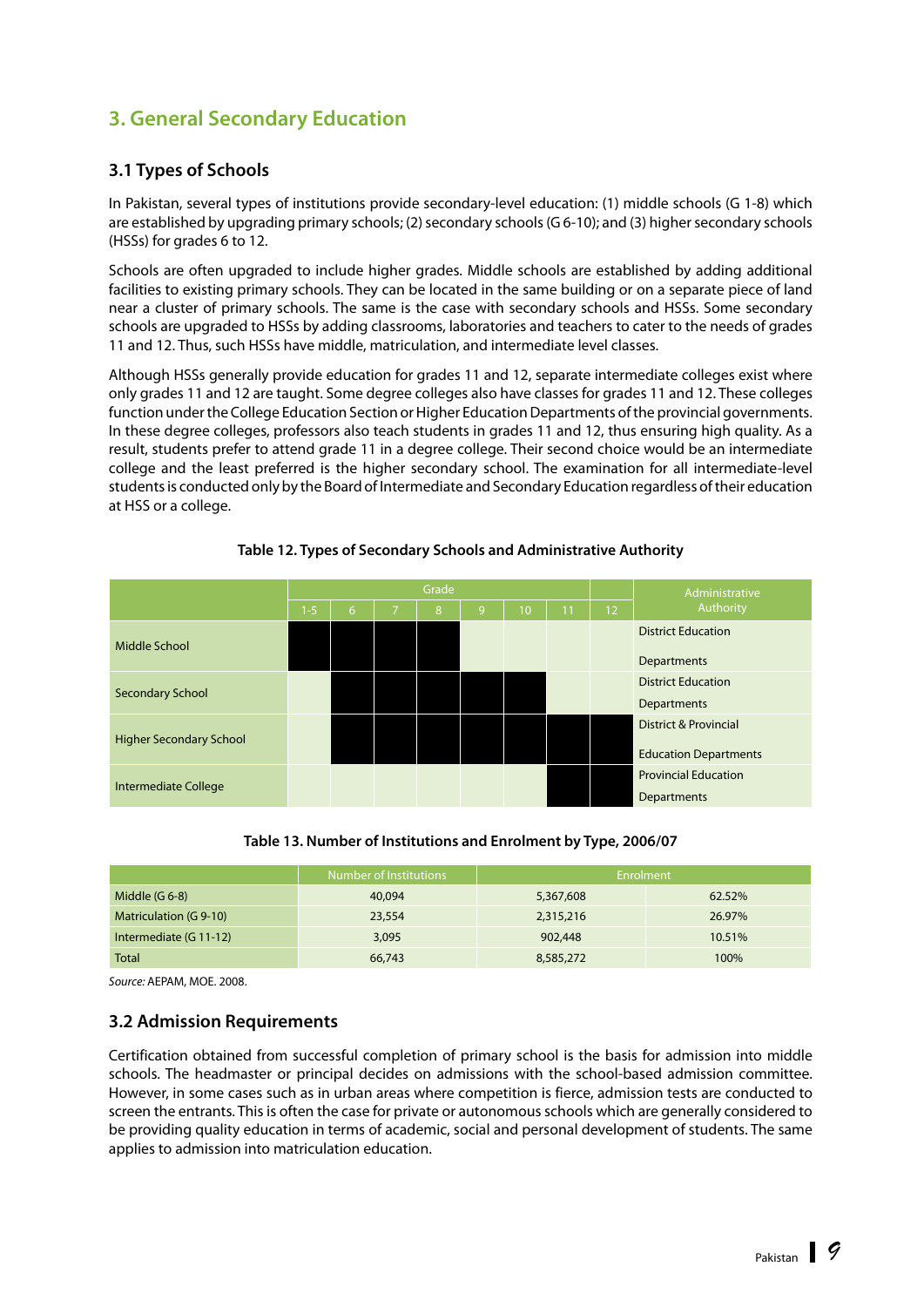# <span id="page-17-0"></span>**3.3 Student Assessment and Promotion**

### *Annual Promotion*

The annual examination for promoting students to the next grade in elementary and middle schools is administered internally by the school. Question papers are created and marked by subject teachers. The principal along with subject teachers make the final decisions. Students appear in separate examinations for each subject they are studying, and promotion is granted to students who score at least 33 percent in each subject as well as in total. In the past, the year-end examination for grade 9 was conducted by the school, but now it is conducted by the Board of Intermediate and Secondary Education of the area which also administers the year-end examinations for grades 10 to 12.

|                   |         | Lower Secondary |         | <b>Upper Secondary</b> |          |          |
|-------------------|---------|-----------------|---------|------------------------|----------|----------|
|                   | Grade 6 | Grade 7         | Grade 8 | Grade 9                | Grade 10 | Grade 12 |
| <b>Both sexes</b> | 7.10%   | 5.27%           | 3.91%   | 0.81%                  | 7.05%    | 7.98%    |
| Male              | 7.25%   | 5.62%           | 4.81%   | 0.75%                  | 8.16%    | 8.84%    |
| Female            | 6.89%   | 4.78%           | 2.67%   | 0.91%                  | 5.62%    | 7.30%    |

#### **Table 14. Percent of Repeaters by Grade and Sex, 2007**

*Source:* UNESCO Institute for Statistics. 2009.

#### *Graduation*

There is no special student assessment procedure for graduation from middle school except for the annual end-of-the-year school examination. To graduate from matriculation schools, students have to appear in written examinations for each subject. The Boards of Intermediate and Secondary Education take charge of the administration. Question papers are comprised of (1) "subjective type (80 percent)", which consist of long and short essay questions; and (2) "objective type (20 percent)", which consist of a number of multiple choice questions. In science and technical subjects, students are also assessed through oral/practical examinations which usually make up 25 percent of total marks for the subject. The minimum passing mark for graduation is 40 percent in both theory and practical portions of each subject. The examination is standardized across different schools within the same geographical territory. The respective Board of Intermediate and Secondary Education conducts the examination and does the certification.

### **3.4 Tuition**

In principle, secondary education is provided free of charge regardless of level. However, a monthly charge of PKR 1 for middle school students (PKR 12 annually, equivalent to USD 0.16 per year) and PKR 2 for students at the matriculation level (PKR 24 annually, equivalent to USD 0.32 per year) are collected for the Faroogh-e-Taleem Fund (Education Expansion Fund).

### *Support Programmes/Incentives*

Textbooks are provided by the government free of charge up to the middle level, but students need to arrange uniforms from their own resources. To encourage female students in selected rural districts go to school, a stipend of PKR 200 per month is provided to each of them.

# **3.5 Curriculum**

According to the Constitution of Pakistan, curriculum development is the domain of the federal government. Authority is vested in the Curriculum Wing of the MOE through the Federal Supervision of Curricula, Textbooks and Maintenance of Standards of Education Act, approved by parliament in 1976. Although localization of the curriculum is not allowed for matriculation-level education, provincial representation is present at curriculum development committees of the subjects. Textbooks are developed by the provincial Textbook Boards strictly in accordance with the curriculum developed by the committees.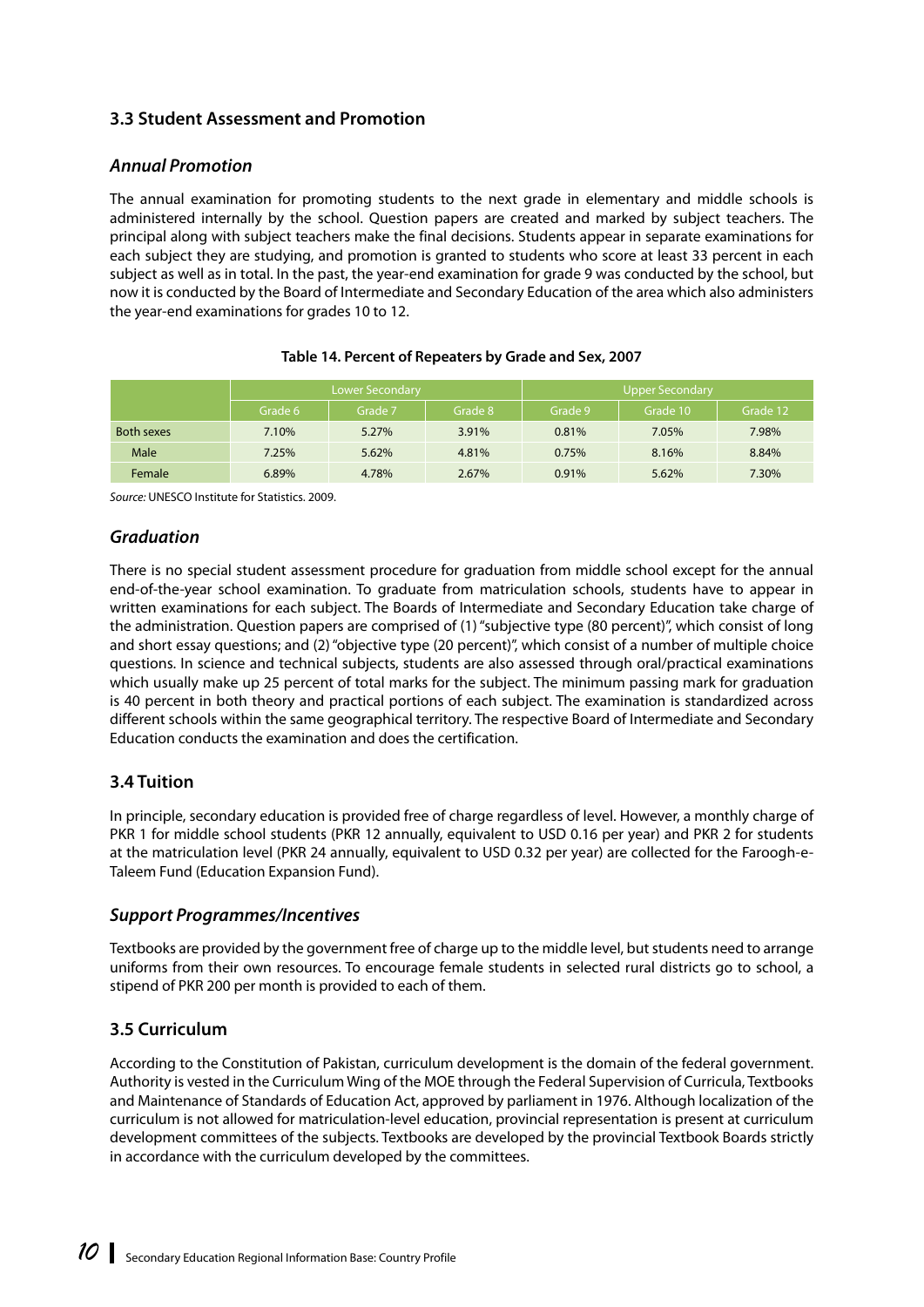<span id="page-18-0"></span>The current curriculum, which has been revised recently, took effect in 2008 for most subjects from pre-primary to intermediate levels. The needs-based curriculum was developed through a participatory approach involving all stakeholders. Vertical and horizontal linkages were established to match the cognitive development of the learner. The ability to think, recall and apply has also been included to improve learning capacity. The curriculum contains detailed instructions to achieve learning objectives with an emphasis on practice.

As for matriculation education, the curriculum was developed after extensive analysis of the previous curriculum in order to bring in the desired changes in teaching and learning. Assessment patterns (development and evaluation of papers) together with recommendations for teacher training were included in the curriculum. Curriculum development up to intermediate level is the responsibility of the Curriculum Wing of the Ministry of Education. Curricula for higher education or degree programmes are prepared by the respective universities themselves.

|  |  |  |  | Table 15. Statutory School-opening Days and Teaching Weeks per Year, and Teaching Hours per Week |
|--|--|--|--|--------------------------------------------------------------------------------------------------|
|--|--|--|--|--------------------------------------------------------------------------------------------------|

|                        | School opening days per year <sup>(1)</sup> | Teaching weeks per year (2) | Teaching hours per week $(2)$ |
|------------------------|---------------------------------------------|-----------------------------|-------------------------------|
| Middle $(G 6-8)$       | 210 days                                    | 34 weeks                    | 34 hours                      |
| Matriculation (G 9-10) | 210 days                                    | 34 weeks                    | 34 hours                      |

*Sources:* (1) MOE. (2) DEO.

A more comprehensive and detailed description of the curriculum is available from World Data on Education database by IBE.

# **4. Private Education**

The current National Education Policy (1998-2010) encourages private investment in education. It notes that the government alone cannot carry the burden of the whole education process and that it is imperative to promote community participation and public-private partnerships. The Policy makes provision for special incentives for education institutions set up in the private sector. They include: (a) plots of land in residential schemes on reserve prices; (b) a reasonable rebate on income tax and on the expenditure incurred while setting up educational facilities; (c) supply of electricity and gas at the domestic rate instead of the commercial rate; and (d) matching grants for establishing educational institutions by the private sector in rural or poor urban areas through Education Foundations for example.

There are two main types of non-public educational institutions up to matriculation level in Pakistan: (1) private schools run by individuals for profit; and (2) schools run by NGOs or other voluntary organizations on a non-profit basis. In principle, both types are fully independent and do not receive any grant-in-aid from the government. However, curricula taught in non-public institutions must conform to the principles in the Federal Supervision of Curricula, Textbooks and Maintenance of Standards of Education Act of 1976 (see 3.5 Curriculum for details). In terms of school costs, the fees of non-public institutions, especially the profit-driven private schools, are very high and out of the reach of the poor. Therefore, the current National Education Policy states that the fee structure of privately managed educational institutions should be developed in consultation with the government.

|                        | Number of Institutions |                                    |              | Enrolment                          | <b>Teachers</b> |                                    |  |
|------------------------|------------------------|------------------------------------|--------------|------------------------------------|-----------------|------------------------------------|--|
|                        | Total                  | As $%$ of<br><b>National Total</b> | <b>Total</b> | As $%$ of<br><b>National Total</b> | <b>Total</b>    | As $%$ of<br><b>National Total</b> |  |
| Middle $(G 6-8)$       | 24,597                 | 61.35%                             | 1,652,024    | 30.78%                             | 196,186         | 62.58%                             |  |
| Matriculation (G 9-10) | 13,888                 | 58.96%                             | 689,163      | 29.77%                             | 196,216         | 53.52%                             |  |
| Intermediate (G 11-12) | 1.861                  | 60.13%                             | 164,860      | 18.27%                             | 40,332          | 56.61%                             |  |

**Table 16. Number and Percent of Private Institutions, Enrolment, and Teachers, 2006/07** 

*Source:* AEPAM, MOE. 2008.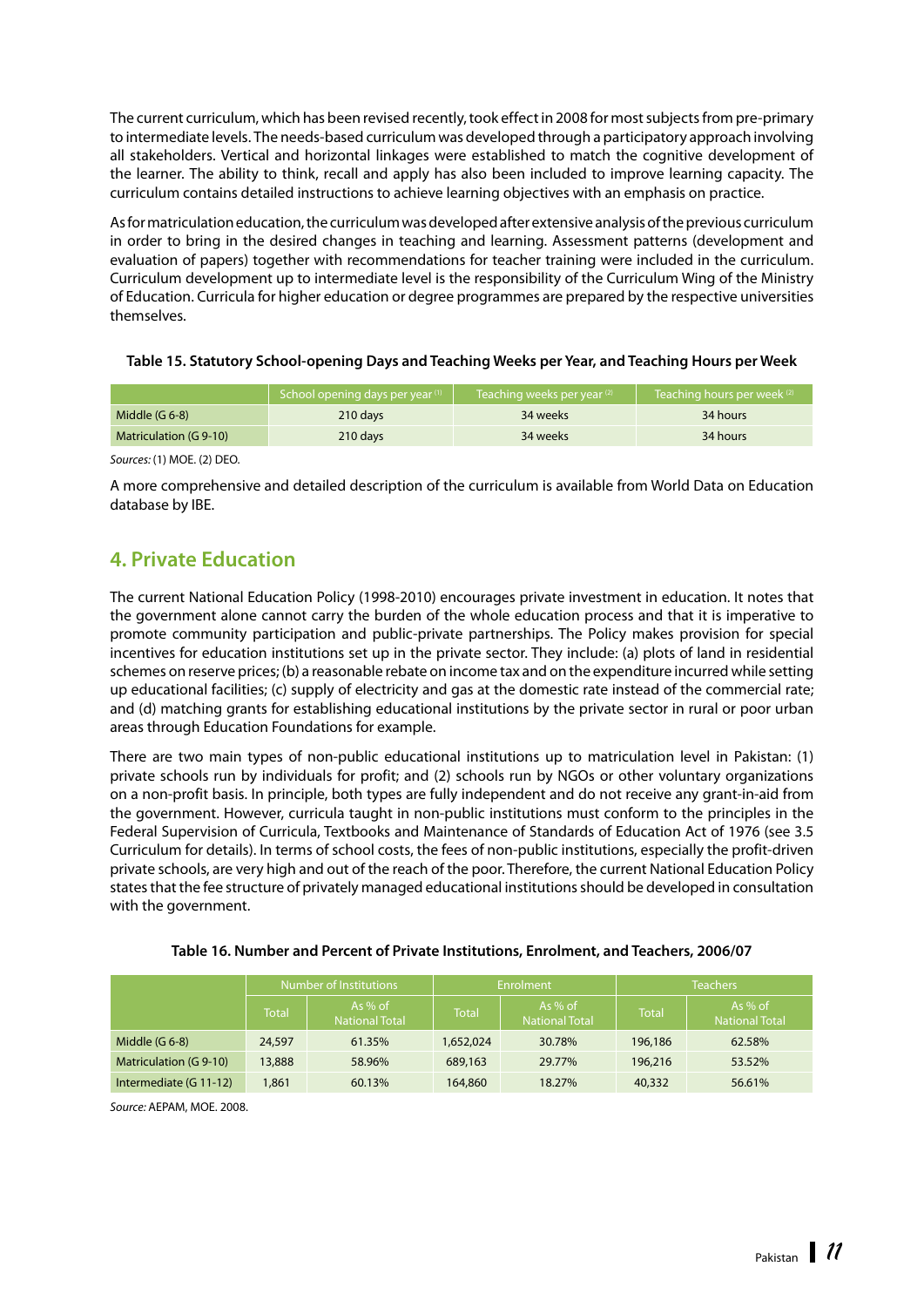# <span id="page-19-0"></span>**5. Secondary-Level Technical and Vocational Education and Training**

The major types of TVE institutions at the secondary level include: (1) vocational institutes under Provincial Education Departments; (2) commercial training institutes under the MOE and Provincial Education Departments; (3) training centres operating under various departments, for example, labour and manpower, social welfare, industries and agriculture; and (4) the MOE's new technical stream at upper secondary schools. In the latter programme, students are taught technical subjects such as woodwork, electricity, IT and metalwork in mainstream schools as elective subjects. After graduation, they are granted a matriculation certificate in technology, just as certificates in other subject areas such as science or arts are granted by their respective Boards.

The National Education Policy (1998-2010) emphasizes the importance of TVE in the country. It recognizes the development of opportunities for TVE, improvement of the quality of technical education, revision and updating of curricula, introduction of emerging technologies, and strengthening links with industry to ensure TVE training matches the requirements of the job market. The document sets five-year targets for increasing the number of mono/polytechnic institutes from 84 to 135, the number of vocational institutes from 197 to 297, and commercial institutes from 216 to 266. Enrolment in these institutes is expected to increase to 62,000, 15,000 and 28,000 respectively.

As described earlier, a number of departments other than education are involved in the provision of TVE. The MOE takes overall responsibility in policy planning and coordination of standards and curriculum development. In terms of equivalency, students in TVE streams at lower secondary level are not entitled to switch to upper secondary general education or higher. However, students who have completed a TVE programme at upper secondary level may continue their education in a relevant university programme, provided that they have successfully completed the required number of years of education for that particular field.

The National Vocational and Technical Education Commission (NAVTEC) was established under the Prime Minister's Secretariat to improve all aspects of TVE in the country. Similarly, provincial governments have established Technical Education and Vocational Training Authorities (TEVTA) to improve TVE at the provincial level, especially for skills development and poverty reduction.

|                          | 2003        | 2004                     | 2005        | 2006  | 2007   | 2008  |
|--------------------------|-------------|--------------------------|-------------|-------|--------|-------|
| Secondary education      | $2.32\%$ ** | $2.34\%$ **              | $2.84\%$ ** | 3.37% | 3.62%  | 3.67% |
| Lower secondary (G 6-8)  | -           | $\overline{\phantom{0}}$ | -           | -     | $\sim$ |       |
| Upper secondary (G 9-12) | $5.00\%$ ** | $4.91\%$ **              | $6.59\%$ ** | 8.31% | 8.90%  | 8.75% |

#### **Table 17. Percent of Enrolment in TVE Programmes, 2003-2008**

*Source:* UNESCO Institute for Statistics. 2010.

# **6. Teachers and Education Personnel in GSE**

#### **Table 18. Number of Teachers and Key Indicators, 2007**

|                        | Number of teachers | Percent of female<br>teachers | Percent of trained<br>teachers | Pupil-teacher ratio |
|------------------------|--------------------|-------------------------------|--------------------------------|---------------------|
| Secondary education    | 751,340            | 58.39%                        | 99%                            | 11.42               |
| Middle $(G 6-8)$       | 313,488            | 64.85%                        | 99%                            | 17.12               |
| Matriculation (G 9-10) | 366,606            | 54.67%                        | 99%                            | 6.31                |
| Intermediate (G 11-12) | 71,246             | 49.12%                        | 100%                           | 12.66               |

*Source:* AEPAM, MOE. 2008.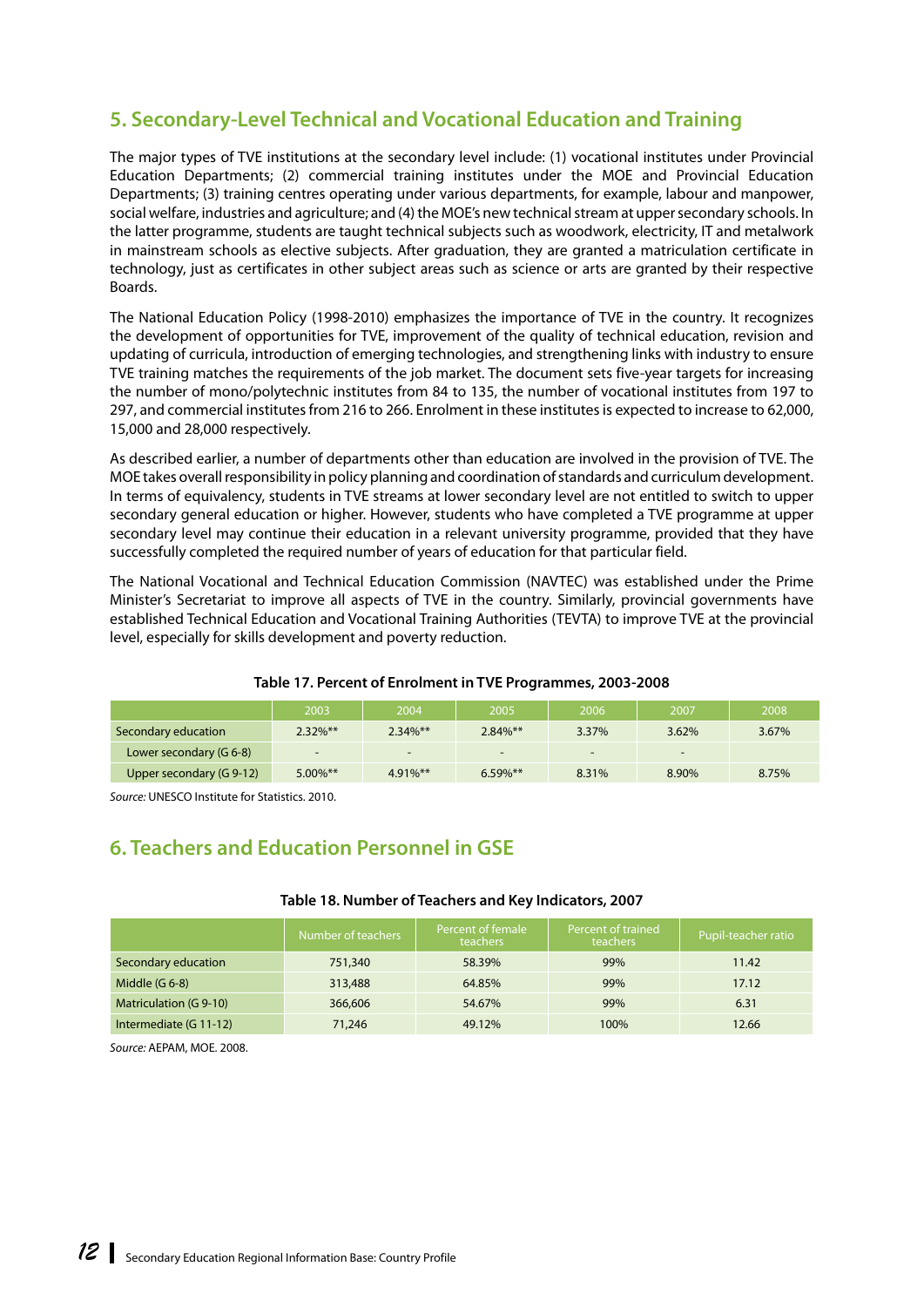#### **Table 19. Minimum and Maximum Salary for Teachers, 2008**

<span id="page-20-0"></span>

|                        |                 | Minimum salary      | Maximum salary  |                     |  |
|------------------------|-----------------|---------------------|-----------------|---------------------|--|
|                        | Amount per year | % to GDP per capita | Amount per year | % to GDP per capita |  |
| Middle $(G 6-8)$       | PKR 145,703     | 172.0%              | PKR 410,945     | 485.0%              |  |
| Matriculation (G 9-10) | PKR 182,525     | 215.4%              | PKR 410,945     | 485.0%              |  |
| Intermediate (G 11-12) | PKR 271,553     | 320.5%              | PKR 511,313     | 603.5%              |  |

*Source:* MOF. 2008.

Note: % of GDP per capita was calculated by UNESCO Bangkok on the basis of per capita income stated in the Economic Survey of Pakistan 2008-2009 as USD 1046. (PKR 81 = USD 1).

In the public sector, teachers are hired on different national basic pay scales (BPS) called grades, depending on their qualifications and the requirements of the post. Teachers teaching middle classes (G 6-8) who obtained their Certificates of Teaching after intermediate level, are hired at national BPS No. 14. Teachers who have Bachelor of Arts (B.A.) / Bachelor of Science (B.Sc.) degrees plus a Bachelor of Education (B.Ed.) degree are hired at BPS No. 16 and granted BPS 17 after having service experience and posting as a head teacher. Teachers for intermediate classes (G 11-12) are hired at BPS 17 and have Master of Arts (M.A.) / Master of Science (M.Sc.) degrees in their relevant subject. Promotions to higher grades are granted upon gaining service experience under the rules set by respective governments. In addition to basic pay, all public employees including teachers are provided house rent or allowance, transport allowance, cost of living allowance, and free medical care or a medical allowance. Medical treatment is free for BPS 17 and above. Full pay (excluding conveyance) is provided during illness or leave on medical grounds.

### **6.1 Teacher Management**

The main authority of teacher-related management including recruitment, deployment, transfer and promotion is vested in the district governments through the Executive District Officer (EDO). In the case of pre-service teacher education, the Curriculum Wing of the Ministry of Education is responsible for certificate and diploma level curricula. For B.Ed., M.Ed. and higher degrees, the respective universities are responsible for preparation of the curriculum and the granting of such degrees.

The Ministry of Education and the Higher Education Commission are responsible for standardization of the curriculum, development of standards for teachers and accreditation of teacher training institutions.

### **6.2 Qualifications and Pre-service Training**

The minimum academic qualification to teach at the middle level is a B.A. or B.Sc. plus a B.Ed. To teach at matriculation level, students must acquire an M.A. or M.Sc. plus a B.Ed. Currently, there is no system of teacher licensing.

For pre-service education and training, students can study at government Colleges of Education (GCE) located in almost every district. These colleges offer three year bachelor of science in education (B.S.Ed.) degree programmes for those who have completed twelve years of schooling. Besides Colleges of Education, the Departments of Education or Institutes of Education and Research of different universities are also providing pre-service teacher education and training leading to B.Ed., M.Ed. and higher degrees. Most universities offer a one year B.Ed. programme for those who have completed fourteen years of education. M.Ed. programmes can take one or two years.

Bachelor's degrees which take four years of study are planned as a prerequisite for appointment as a secondary school teacher. Although no timeframe has been set for the implementation of this reform, the HEC of Pakistan is developing the curriculum for this programme. Once approved, the revised curriculum will be sent to the universities by HEC for implementation.

#### **6.3 In-service Training**

In-service training is the mandate of the Provincial Directorates of Staff Development, Provincial Institutes of Teacher Education (PITEs), and Provincial Bureaus of Education. However, universities and the federal government (Federal College of Education (FCE) and National Institute of Technical Education (NISTE)) also provide in-service training in special subjects through federally funded teacher training projects.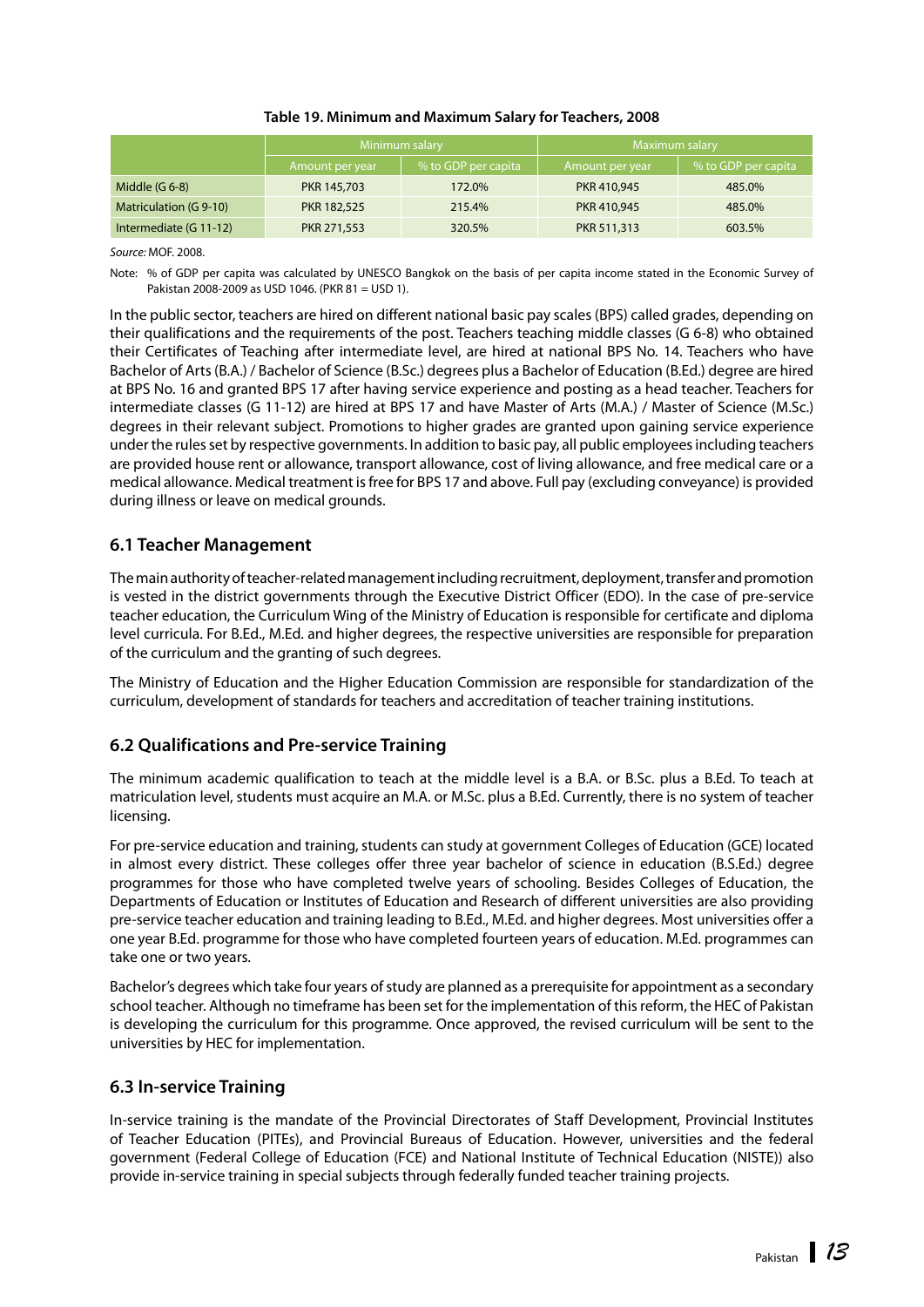<span id="page-21-0"></span>Currently, in-service training is not considered mandatory for in-service teachers. Consequently, participation is not taken into account for career development and promotion. The duration of in-service training programmes varies from a couple of days to a few weeks. Similarly the content, level and quality of training programmes are uneven. Efforts are underway to standardize in-service teacher training programmes to improve quality and impact.

# **7. Recent Reforms**

## *Education Sector Reform (ESR)*

Education Sector Reform launched in 2001 is a comprehensive sector-wide programme for increased access, enhanced equity and improved quality at all levels of education. The main strategies of ESR relating to improvement of education are sector-wide reform based on efficiency and equity; political will; poverty reduction strategic programme; resource mobilization, including debt swap for education; decentralization under the devolution plan; public private partnerships and community participation; outcome based planning, budgeting and audit; improvement in the quality of education through better teachers, curriculum reform and efficient examination systems; and introduction of a third stream of technical education and area-specific TVE in secondary schools.

The programme was initially funded by the federal government and implemented by the provincial / area governments. After 2006, the provincial governments launched their own programmes with a World Bank loan.

Education Sector Reforms: Action Plan 2002 to 2005/06 (Revised version) (MOE, 2004) provides more details on the reform.

#### *Local Government Devolution Plan, 2000*

In accordance with the Local Government Devolution Plan 2000 issued by the National Reconstruction Bureau (NRB), the education system is currently undergoing major decentralization. Under the Plan, District Governments, headed by the EDO, will manage provincial offices. They are also given more administrative authority and control over public institutions at primary, middle, as well as matriculation levels. In light of this initiative, the National Education Policy 1998-2010 is also under review to reflect increased authority at the district level.

The following documents provide more details on the reform plan: (1) Local Government Plan 2000 (NRB, 2000); (2) Professional Requirements of Education Managers under Devolution Plan (AEPAM, 2005); and (3) Education in Pakistan: A White Paper (National Education Policy Review Team, 2007).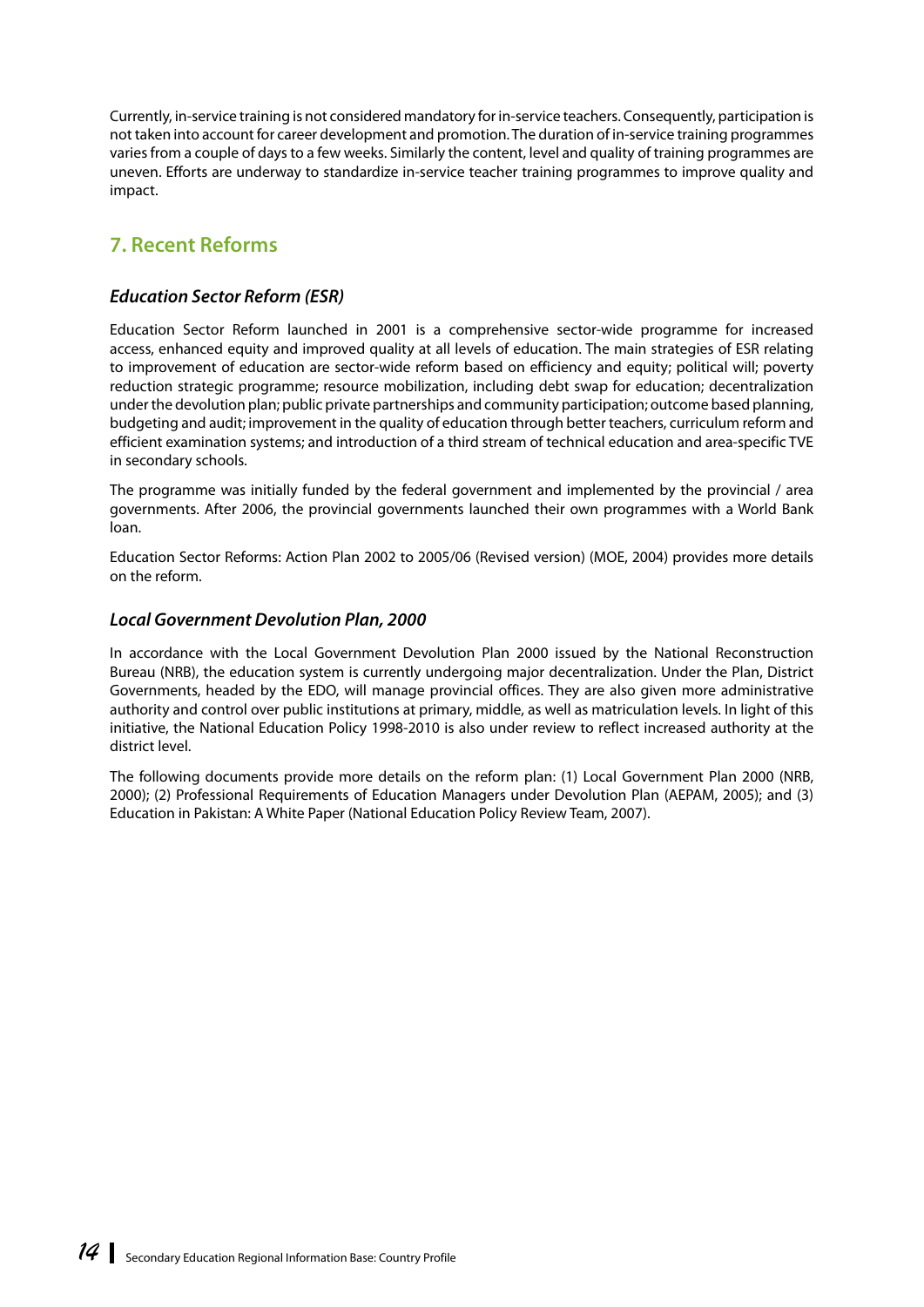# <span id="page-22-0"></span>**8. Involvement of Development Agencies**

Below is a list of major secondary education-related projects (recently completed or on-going) that receive support from external development agencies (as of December 2008):

| <b>Project Title</b>                                                                        | Agency<br>(type of assistance) | <b>Level of Education</b>                  | Implementation<br>Period   | Links                                         |
|---------------------------------------------------------------------------------------------|--------------------------------|--------------------------------------------|----------------------------|-----------------------------------------------|
| <b>Lower Secondary Education</b><br>[Middle School] Project                                 | ADB (TA/Loan)                  | Middle                                     | 1992-/1993-<br>2004        | www.adb.org/Projects/<br>project.asp?id=22091 |
| <b>Education Program on Technical</b><br><b>Education and Vocational Training</b><br>(TVET) | ADB (TA/Loan)                  | Middle + Matriculation<br>+ Intermediate   | 1990-, 1994-<br>/1995-2004 | www.adb.org/Projects/<br>project.asp?id=24098 |
| Second Science Education Sector<br>Project                                                  | ADB (TA/Loan)                  | Middle + Matriculation                     | 1995-/1997-<br>2007        | www.adb.org/Projects/<br>project.asp?id=26326 |
| <b>Teacher Training Project</b>                                                             | ADB (TA/Loan)                  | Primary + Middle +<br><b>Matriculation</b> | 1993-2000                  | www.adb.org/Projects/<br>project.asp?id=22094 |
| <b>National Education Assessment</b><br>System (NEAS)                                       | WB, DFID                       | <b>PE</b>                                  | 2002-2008                  | $\cdots$                                      |
| Assistance (ESRA)                                                                           | USAID, etc.                    | Sector-wide                                | 2001-2007                  | $\cdots$                                      |

Note: Implementation period for ADB and WB here refers to the period from the year of project approval to the [estimated] project completion year.

The projects and information listed here are taken from agency's websites at the time of data collection.

## *STEP*

UNESCO, with financial assistance of USAID and in collaboration with the Ministry of Education, Provincial Education Departments and other stakeholders, launched STEP, the Strengthening of Teacher Education in Pakistan (October 12, 2005). Under the STEP project, standards for teachers' certification and accreditation of teacher training institutions were developed [\(www.moe.gov.pk\).](http://www.moe.gov.pk) 

### *ED-LINKS*

USAID has launched Links to Learning "ED-LINKS" a five-year programme (2008-2013) for secondary level at a total cost of USD 90 million. Programme objectives include (a) student learning and learning environment improvement; (b) teacher education and professional development; and (c) governance and strengthening of public sector capacity at federal, provincial and district levels to sustain quality education. Learning gains will be improved for mathematics, physics, chemistry, biology, computer sciences and the English language.

### *Pre-STEP*

A Pre-Service Teacher Education Project (Pre-STEP) has now been launched with USAID assistance of USD 75 million to improve the quality of students' learning at various school levels by enhancing the capacity and quality of teachers. The outputs of the project are:

Output 1: Improved systems and policies that support teachers, teacher educators and education managers:

- Baseline data collection on teacher training institutions.
- Baseline data collection on number of teachers.
- • Preparation of preliminary plans for better teacher development for each province.

Output 2: New national teacher HR policy:

- Establish a task force on performance standards for teachers and education managers.
- • Develop proposals for improved performance standards, accreditation and licensing, pay and grade scales, and continuous professional development for teachers and education managers.

Output 3: Capacity of education managers enhanced:

- Identify education managers critical to operationalising system reforms.
- • Implement capacity building programmes for these key people at the provincial and other levels of the government.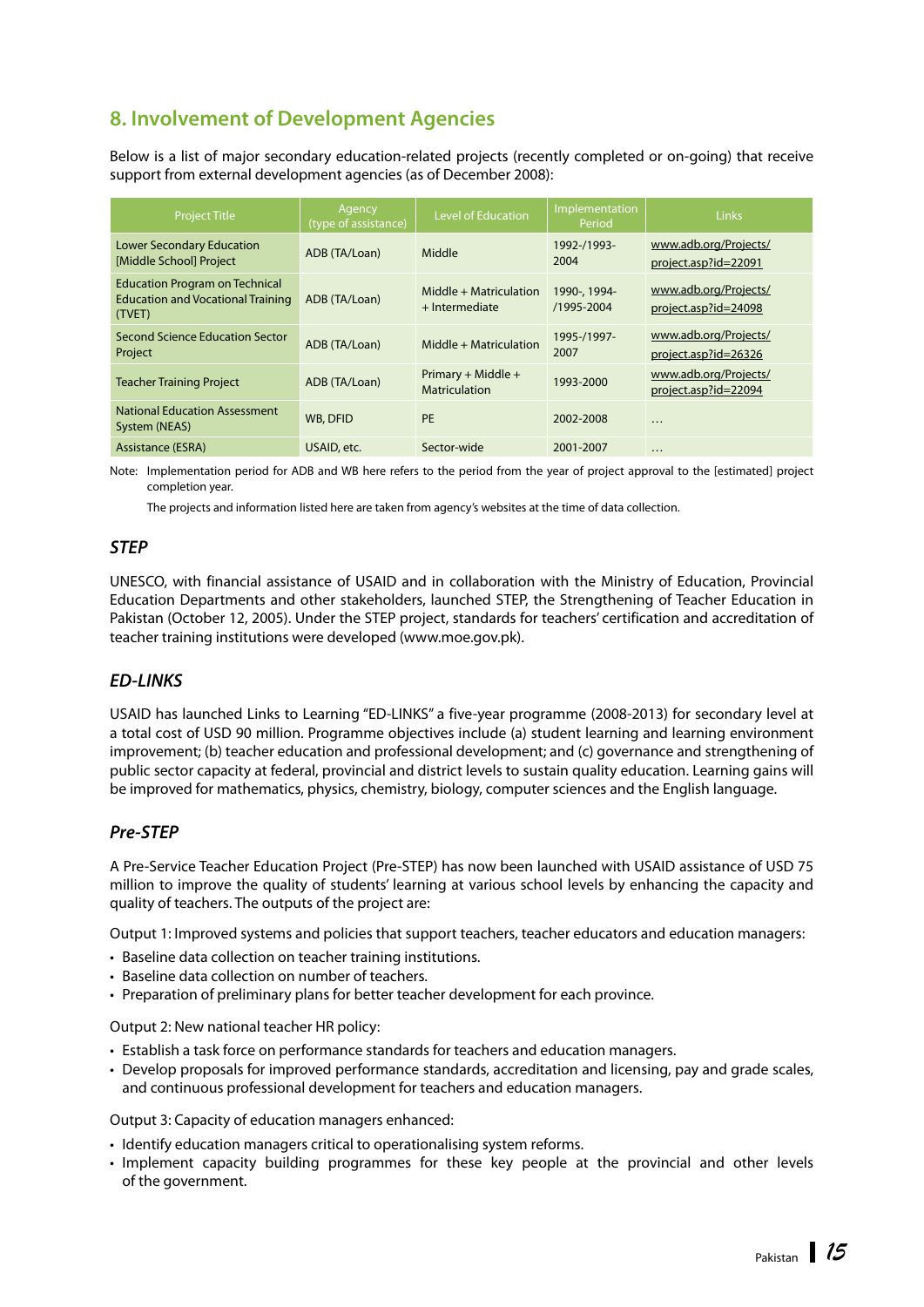Output 4: Research programmes and evaluation systems institutionalized.

• Review current research and evaluation systems.

Under this five-year project the faculties of education of 15 selected universities spread all over the country will be developed (including foreign training of faculty and students) along with standardization and development of the curriculum for the new four-year degree programme.

### *Pakistan-Canada Debt for Education Conversion*

The Governments of Pakistan and Canada have agreed to convert Pakistan's outstanding official development assistance (ODA) loans to Canada into education sector investment by the Government of Pakistan focusing on strengthening teacher training institutions throughout the country. The major portion (90 percent) will be allocated to the four Provincial Education Departments (PEDs) while the remaining 10 percent will be used for the capacity building of the MOE and by the Economic Affairs Division for its role as Debt Conversion Secretariat.

The Pakistan-Canada Debt for Education Conversion Project (April 2006-April 2011) seeks to improve the quality of basic, public education by strengthening the government's teacher training institutions, at a cost of Canadian Dollars 132.628 million. The MOE, PEDs, Government Colleges for Elementary Teachers (GCETs), Provincial Institute of Teacher Education (PITE), Regional Institute for Teacher and Education (RITEs), Federal College of Education (FCE), Economic Affairs Division (EAD), Azad Jammu and Kashmir (AJK), Federally Administrated Northern Areas (FANA), Federally Administrated Tribal Areas (FATA) and National Institute of Science and Technical Education (NISTE) are the main beneficiaries.

This project is expected to improve the quality of primary and middle school education in Pakistan by:

- Strengthening and revitalizing teacher education institutions;
- Improving the capacity of the faculty serving in teacher education institutions;
- Improving the quality of pre-service and in-service training provided at teacher education facilities, for primary and middle school teachers; and
- Improving the capacity of federal and provincial education administrations in education policy-making, planning and administration.

The expected outcomes of the project include: (a) strengthened capacity of public sector teacher training institutions to develop and implement effective teacher training programmes; (b) a gender friendly environment in public sector teacher training institutions and the education administration dealing with elementary education; and (c) improved service delivery by teachers and education managers.

### *German Debt Swap for Education I and II*

The Government of Germany has agreed to cancel its outstanding debt if half the amount is spent by the Government of Pakistan on improvement of middle school libraries in Punjab Province (Debt Swap for Education I) and improvement of elementary schools in North-West Frontier Province (NWFP) through Debt Swap for Education II.

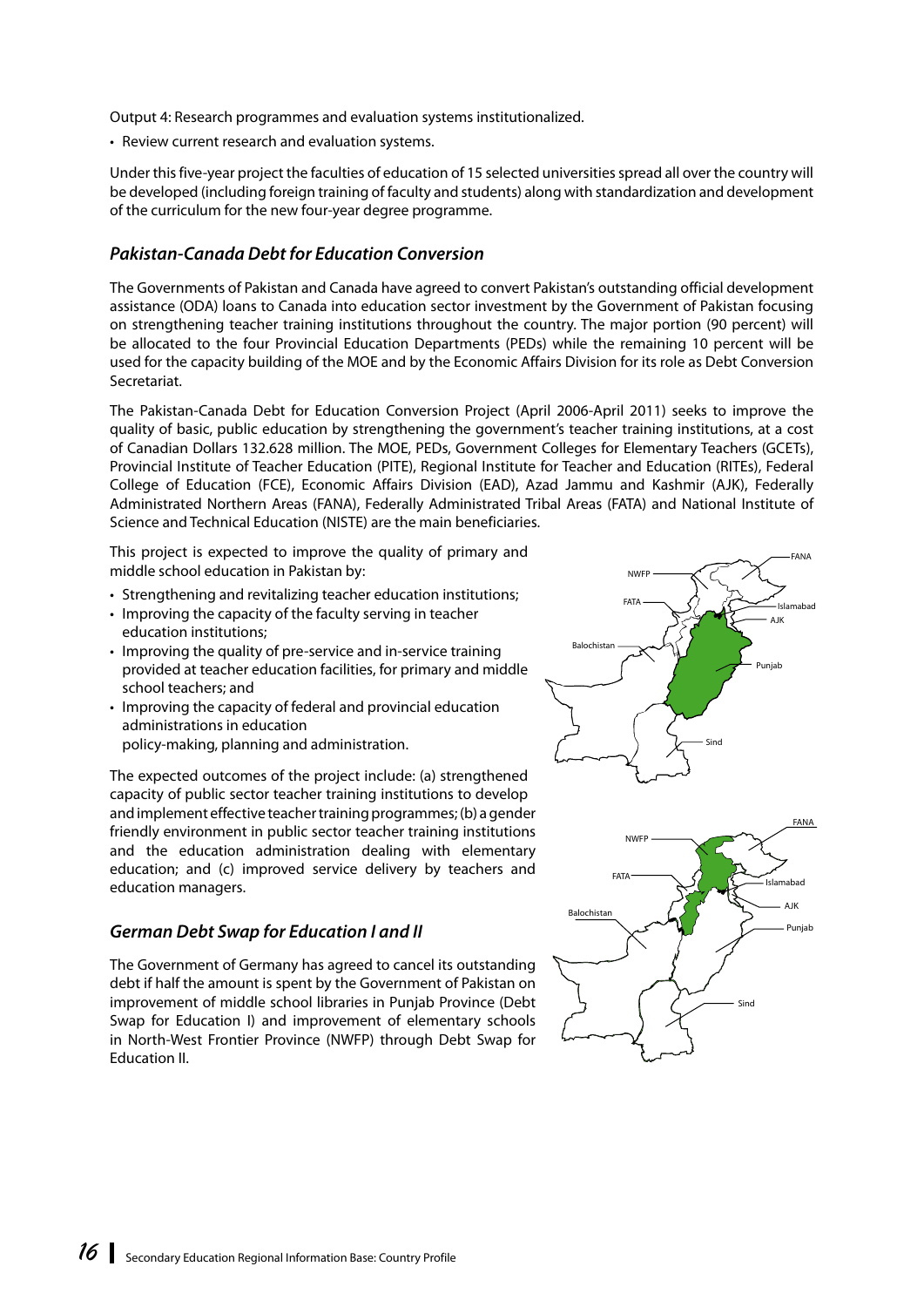#### *School Libraries for Middle Schools in Punjab through Debt for Education Swap I (2006-2010)*

The project was launched to improve the learning environment in middle schools by the Punjab Education Department.

The thematic areas of support include:

- Instructional material and teaching aids;
- • Provision of school libraries with supplementary reading materials, reference materials, simple science books, story books, novels; and
- • Cupboards for storing books and materials.

Level of Funding:

- $\cdot$  EUR12.782 million (= USD18.920 million);
- Debt cancellation of EUR25.464 million (= USD37.840 million)

#### *Infrastructure Improvement of Middle Schools in NWFP, through Debt for Education Swap II (2005-2010)*

The objective of the project is to improve the learning environment in middle schools in NWFP.

The thematic areas of support include:

- Upgrade of primary to middle level:
- Rehabilitation of classrooms / provision of furniture; and
- Provision of basic facilities especially for girls' schools.

Level of Funding:

- $\cdot$  EUR12.782 million (= USD18.920 million);
- Debt cancellation of EUR25.564 million (= USD37.840 million)

#### *UN Joint Programme in Education*

The United Nations has recently prepared the "UN Joint Programme in Education 2009-2010" with the Government of Pakistan at an estimated cost of USD260 million. The programme will be extended to 2015 in the next phase. The four main areas of focus include: (a) pre- and elementary education, (b) adult literacy and non-formal basic education (NFBE), (c) education system strengthening, and (d) secondary education, TVE and life skills.

### *Other Assistance by Donors for the Education Sector*

Many other international development partners, including Japan (JICA), USA (USAID), UK (DFID), Norway and the Netherlands, are also providing assistance for improvement of education in Pakistan. DFID plans to double its assistance to about GBP 450 million for the social sectors including education. The details of donors' assistance (about USD2 billion) to education can be seen in the "Directory of Donors' Assistance for Education Sector" compiled by the Policy and Planning Wing of the MOE and available on its website [\(www.moe.go](http://www.moe.gov.pk)v. [p](http://www.moe.gov.pk)k).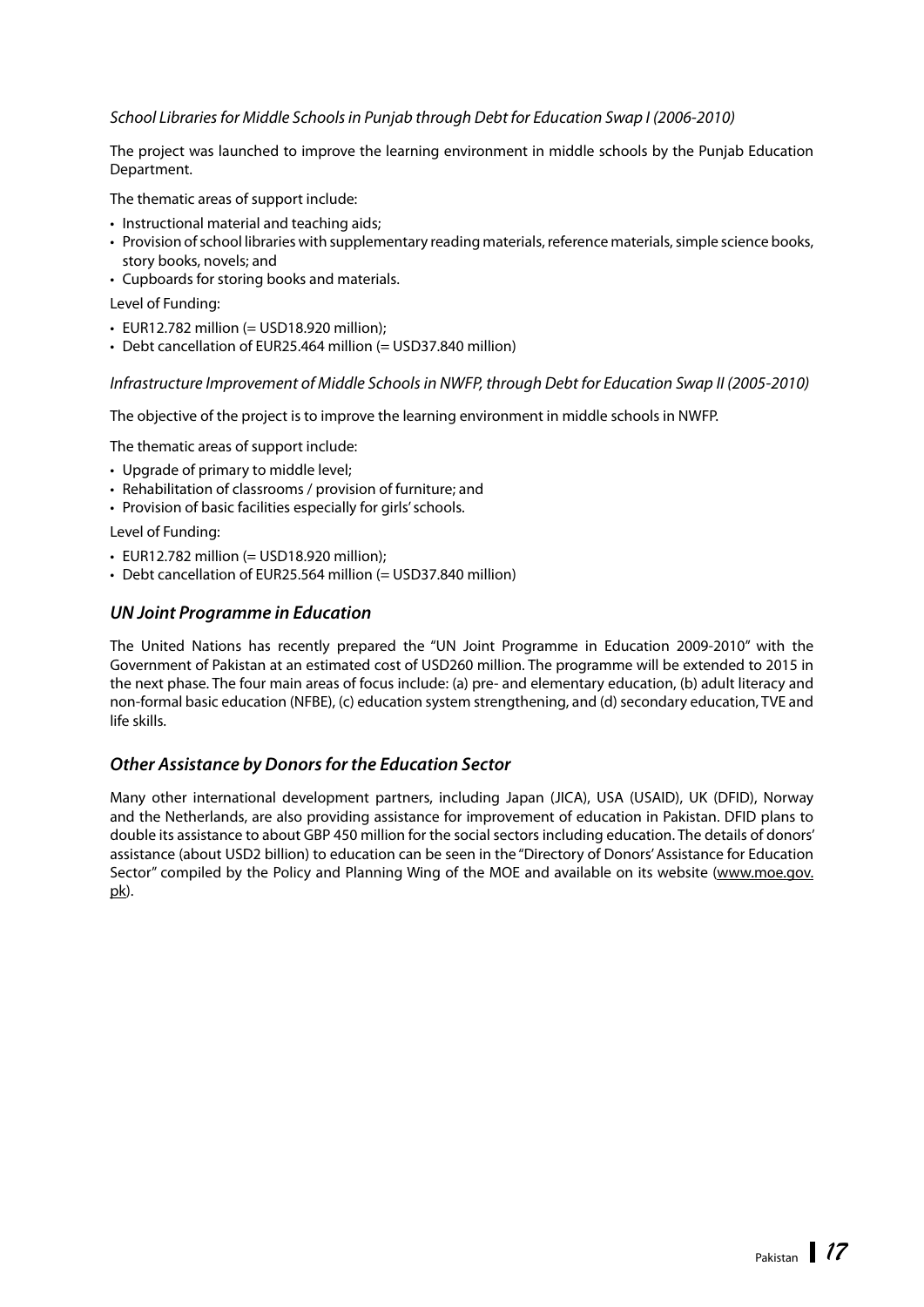# <span id="page-25-0"></span>**9. Relevant Documents and Additional Resources**

Listed below are documents and websites that provide country-specific information on education.

#### **Publications**

Ministry of Education:

Education for All: National Plan of Action 2001-2015. [www.unescobkk.org/fileadmin/user\\_upload/efa/](http://www.unescobkk.org/fileadmin/user_upload/efa) PakistanNatlPlan.pdf (PDF; 945Kb)

Education Sector Reforms: Action plan 2001/02 to 2005/06

National Education Census 2006

National Education Policy 1998-2010

The State of Education in Pakistan 2003-04

Education in Pakistan: A white paper (2007)

Vision 2025

Draft National Education Policy 2009 (pending for approval) and many more are available at the website of MOE [\(www.moe.gov.pk\)](http://www.moe.gov.pk)

#### **Documents**

Academy of Educational Planning and Management:

Development of Education in Pakistan (2006)

Secondary School Certification Examination (Annual)

Retention and Transition Patterns of Children at School Education 1995-96 to 2004-05

Professional Requirements of Education Managers under Devolution Plan (2005)

Federal Bureau of Statistics:

Pakistan Social and Living Standards Measurement Survey (PSLM) 2004-05

Government of Pakistan:

Constitution of Islamic Republic of Pakistan (1973): [www.pakistani.org/pakistan/constitution](http://www.pakistani.org/pakistan/constitution)

Pakistan Economic Survey (Annual)

National Reconstruction Bureau:

Local Government Devolution Plan 2000

### **Websites**

| Ministry of Education: www.moe.gov.pk (English)                                      |
|--------------------------------------------------------------------------------------|
| National Education Policy, Plans and Programmes: www.aepam.gov.pk/Education.htm      |
| Details of Donors' Assistance and Coordination                                       |
| Revised Curriculum for Classes 0 – 12, for different subjects                        |
| Academy of Educational Planning and Management: www.aepam.edu.pk/index.asp (English) |
| Education Statistics: www.aepam.edu.pk/Education.htm                                 |
| Asian Development Bank: www.adb.org (English)                                        |
| Key Indicators: www.adb.org/Documents/Books/Key Indicators/2006/pdf/PAK.pdf          |
| Federal Bureau of Statistics: www.statpak.gov.pk (English)                           |
| International Bureau of Education: www.ibe.unesco.org (English)                      |
| World Data on Education: www.ibe.unesco.org/countries/WDE/WorldDataE.htm             |
| Ministry of Finance: www.finance.gov.pk (English)                                    |
| Economic Survey: www.finance.gov.pk/survey 0910.html                                 |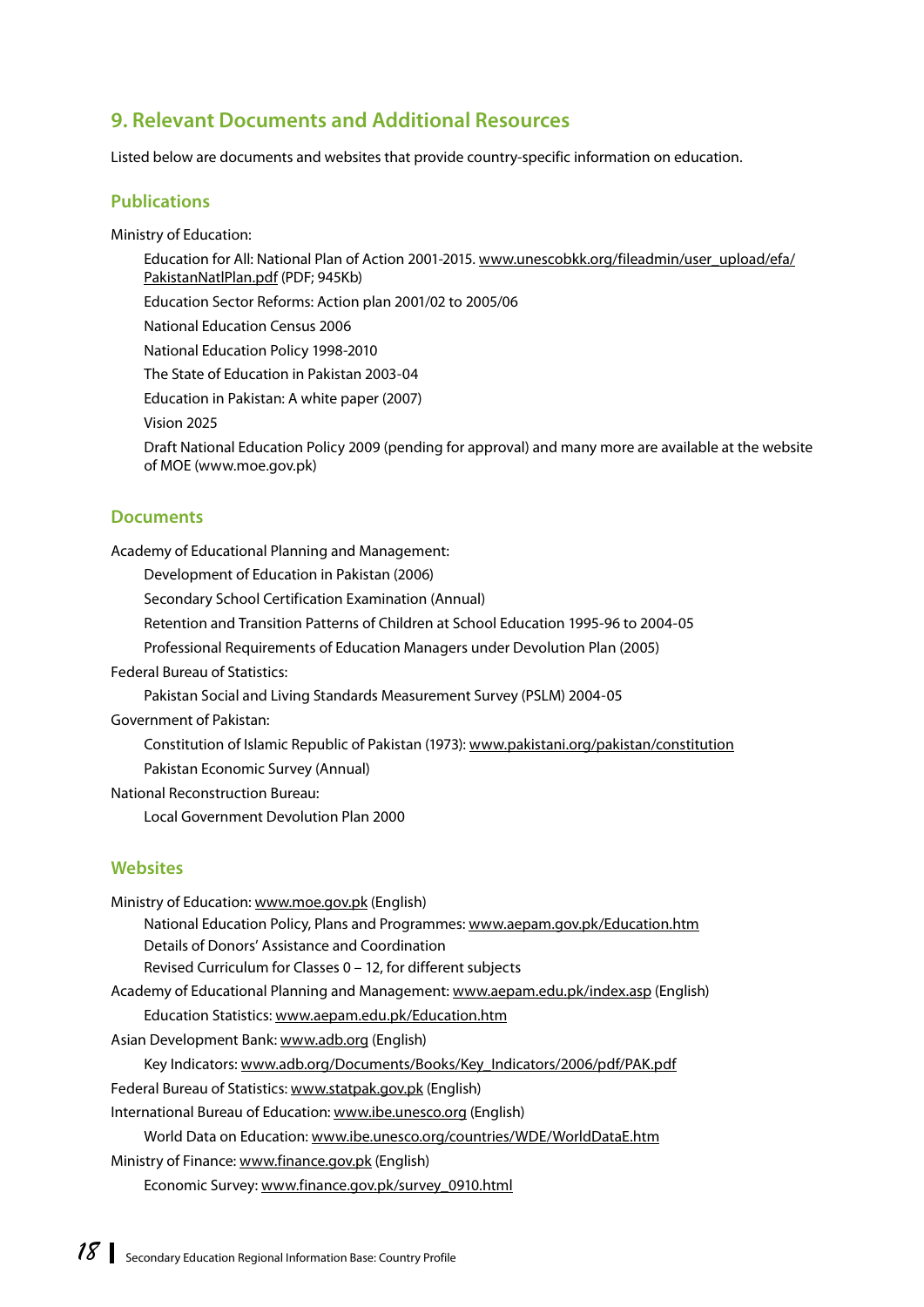Federal Budget: [www.finance.gov.pk/fb\\_2010\\_11.html](http://www.finance.gov.pk/fb_2010_11.html)

UNESCO Institute for Statistics: [www.uis.unesco.org \(E](http://www.uis.unesco.org)nglish)

Data Centre:<http://stats.uis.unesco.org/ReportFolders/reportfolders.aspx>

Country/Regional Profiles: [www.uis.unesco.org/profiles/selectCountry\\_en.aspx](http://www.uis.unesco.org/profiles/selectCountry_en.aspx)

UNESCO Islamabad: [www.unesco.org.pk](http://www.unesco.org.pk) (English)

Teacher Education: [www.teachereducation.net.pk/index.html](http://www.teachereducation.net.pk/index.html)

World Bank: [www.worldbank.org \(En](http://www.worldbank.org)glish)

Country website: <http://web.worldbank.org/WBSITE/EXTERNAL/COUNTRIES/SOUTHASIAEXT/PAKISTAN> EXTN/0,,menuPK:293057~pagePK:141159~piPK:141110~theSitePK:293052,00.html

Data and Statistics: [www.worldbank.org.pk/WBSITE/EXTERNAL/COUNTRIES/SOUTHASIAEXT/PAKISTANE](http://www.worldbank.org.pk/WBSITE/EXTERNAL/COUNTRIES/SOUTHASIAEXT/PAKISTANE) XTN/0,,menuPK:293077~pagePK:141132~piPK:141109~theSitePK:293052,00.html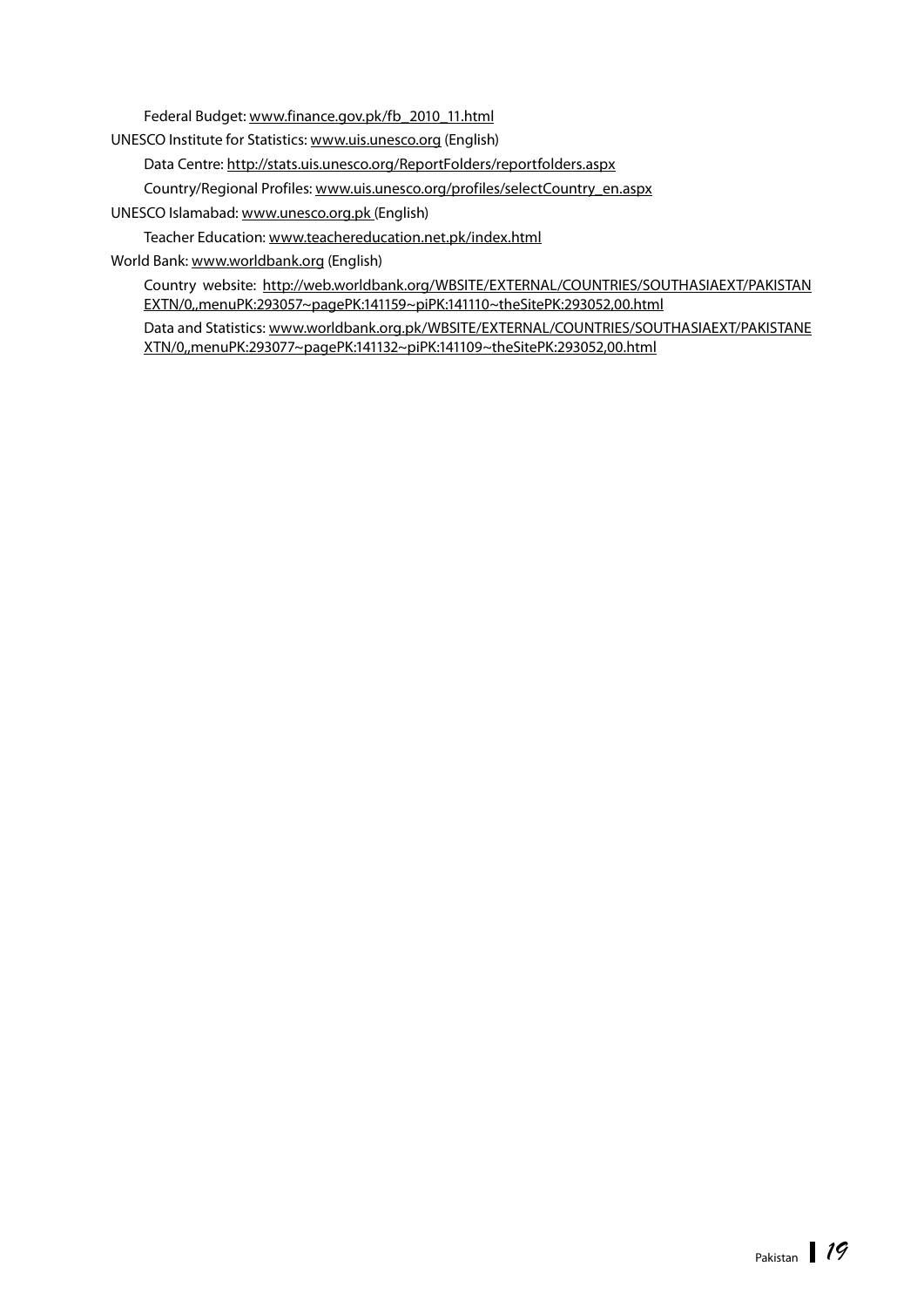# <span id="page-27-0"></span>**Reference**

Central Intelligence Agency. 2007. *The World Fact Book*. [www.cia.gov/cia/publications/factbook \(A](http://www.cia.gov/cia/publications/factbook)ccessed 30 May 2007)

Federal Bureau of Statistics. 2008. *Pakistan Social and Living Standards Measurement Survey (PSLM) - 2004-05.*

Ministry of Education. 2007. *Pakistan Education Statistics 2006-2007.*

Ministry of Education. 2008a*. Financing of Education in the Public Sector.*

Ministry of Education. 2008b. *Pakistan Education Statistics 2006-2007.*

Ministry of Education (AEPAM). 2006. *Development of Education in Pakistan.1995-96 to 2004-05.*

Ministry of Education (AEPAM). 2008. *Pakistan Education Statistics 2006-07 (annual).*

Ministry of Finance. 1981. *Pakistan Economic Survey 1980-81.*

Ministry of Finance. 1991. *Pakistan Economic Survey 1990-91.*

Ministry of Finance. 1996. *Pakistan Economic Survey 1995-96.*

Ministry of Finance. 2001. *Pakistan Economic Survey 2000-01.*

Ministry of Finance. 2006. *Pakistan Economic Survey 2005-06.*

UNDP. 2009. *Human Development Report 2009 database.* <http://hdr.undp.org/en/reports/global/hdr2009> (Accessed 24 February 2010)

UNESCO. 2010. *Global Monitoring Report 2010.* Paris, UNESCO.

UNESCO Institute for Statistics. 2010. *Data Center*. [http://stats.uis.unesco.org/ReportFolders/reportfolders.aspx \(A](http://stats.uis.unesco.org/ReportFolders/reportfolders.aspx)ccessed 24 February 2010)

UNPD. 2007. *World Population Prospects: The 2006 Revision Population Database.*  [http://esa.un.org/unpp \(A](http://esa.un.org/unpp)ccessed 30 May 2007)

UNPD. 2009. *World Population Prospects: The 2008 Revision Population Database.*  [http://esa.un.org/unpp \(A](http://esa.un.org/unpp)ccessed 25 February 2010)

International Bureau of Education (IBE). 2006. *World Data on Education.* 6th edition, 2006/07, Pakistan. [www.ibe.unesco.org/Countries/WDE/2006/ASIA\\_and\\_the\\_PACIFIC/Pakistan/Pakistan.pdf \(A](http://www.ibe.unesco.org/Countries/WDE/2006/ASIA_and_the_PACIFIC/Pakistan/Pakistan.pdf)ccessed 22 October 2009)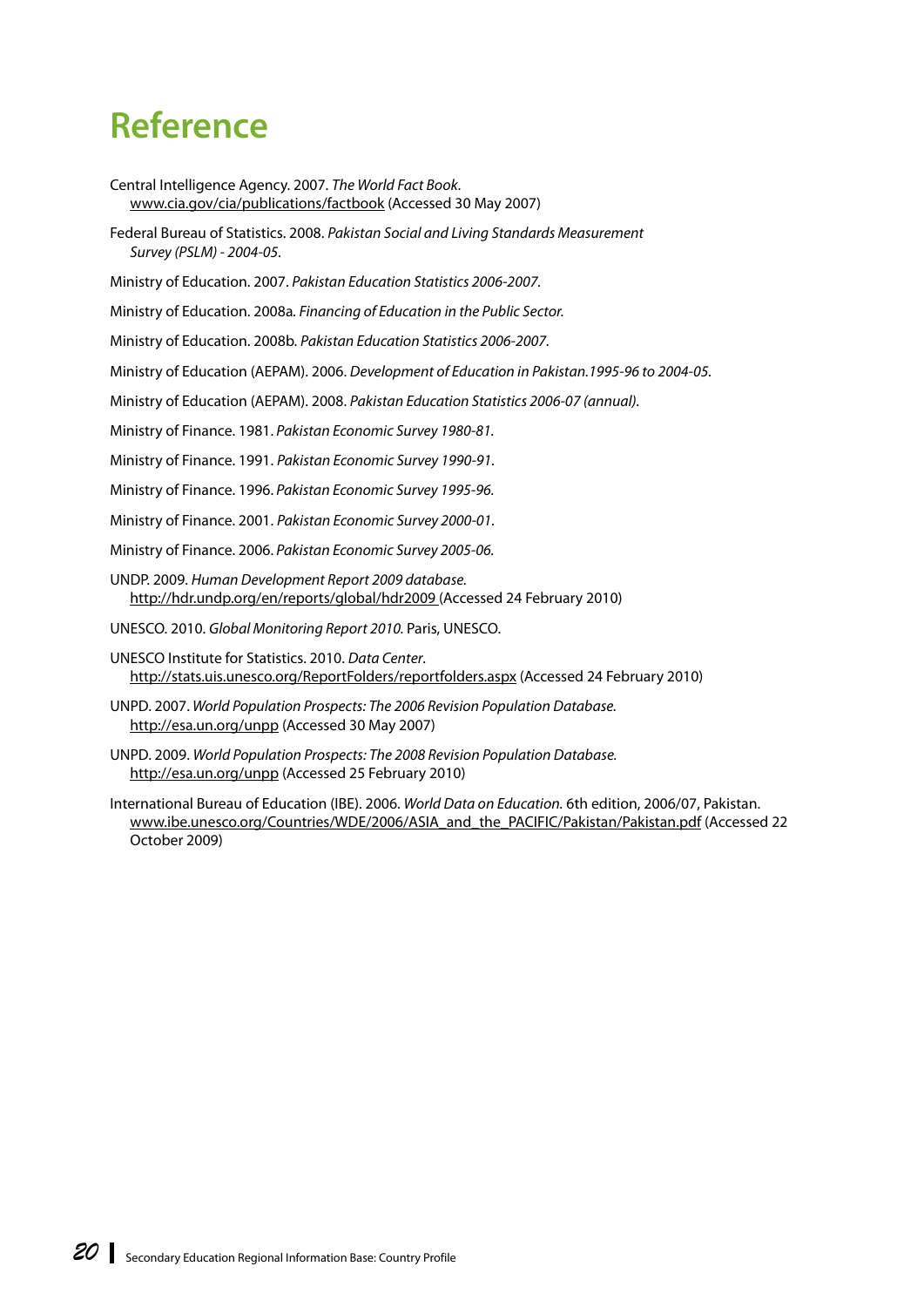Visit the *Secondary Education Regional Information Base* website to access the latest version or to check the status of updates. Other country profiles are also available from the website ([www.unescobkk.org/education/epr/sepr](http://www.unescobkk.org/education/epr/sepra/infobase)a/ [infobas](http://www.unescobkk.org/education/epr/sepra/infobase)e).



 $\ddot{\cdot}$ 

 $\overline{a}$  $\ddot{\phantom{a}}$ 

United Nations<br>Educational, Scientific and<br>Cultural Organization

UNESCO Bangkok Education Policy and Reform (EPR)

Mom Luang Pin Malakul Centenary Building 920 Sukhumvit Road, Prakanong, Kongtoey Bangkok 10110 Thailand

 $\bullet$ Tel: (66-2) 391 0577  $\ddot{\phantom{1}}$ Email: epr[.bgk@unesco.org](mailto:bgk@unesco.org) [www.unesco.org/bangkok](http://www.unesco.org/bangkok)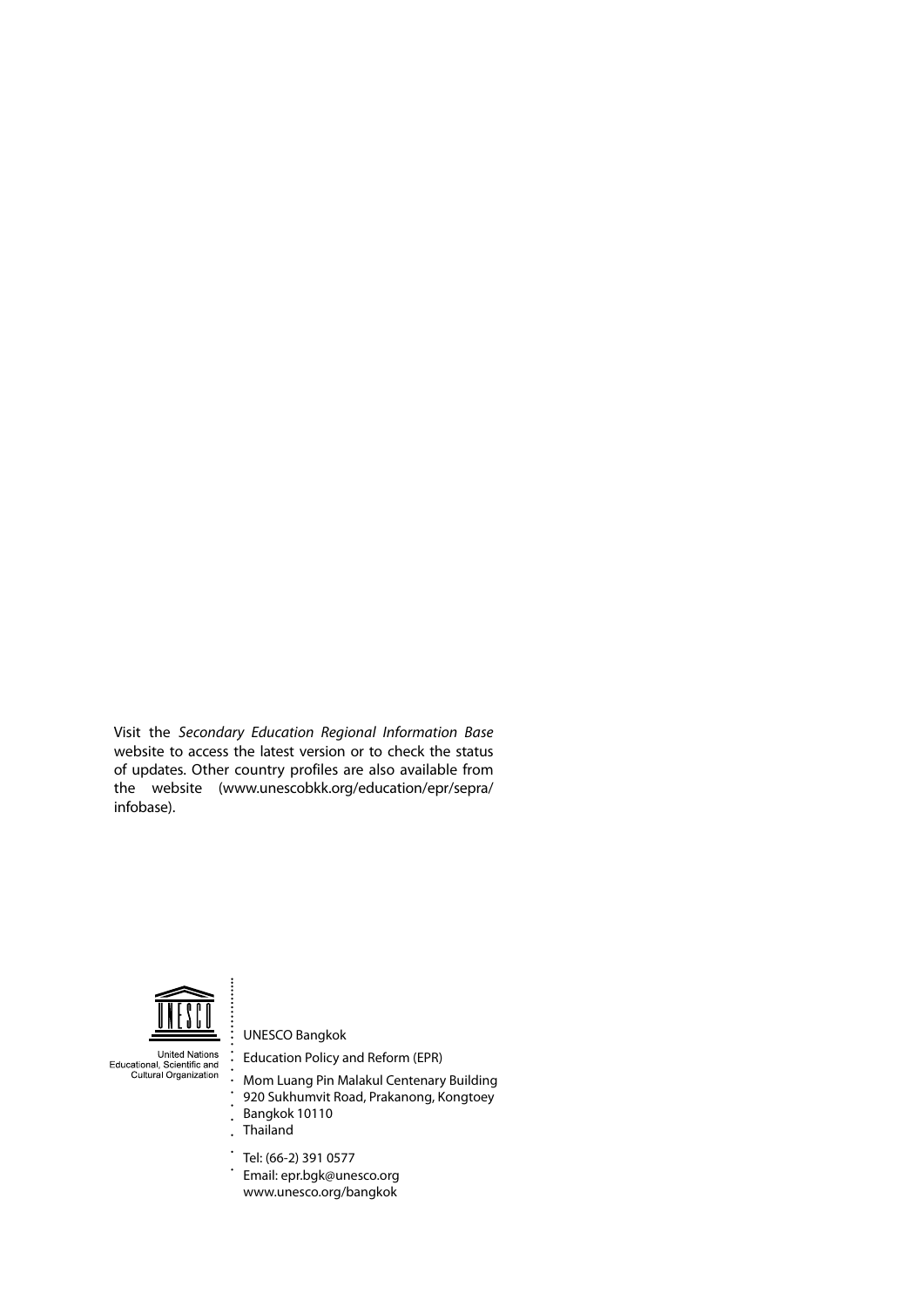# **Background Statistics: Development Indicators**

# <span id="page-29-0"></span>**Geography**

| Area                                       | $778,720$ sq km <sup>2</sup> (land) |  |
|--------------------------------------------|-------------------------------------|--|
|                                            | $25,220$ sq km <sup>2</sup> (water) |  |
| Source: Central Intelligence Agency. 2007. |                                     |  |

# **Demography**

| $\overline{2}$ | Total population, 2007(3)                          | 173.2 million       |
|----------------|----------------------------------------------------|---------------------|
| 3              | Population growth rate, 2005-2010 <sup>(1)</sup>   | 2.16%               |
| 4              | Urban population, 2005 <sup>(2)</sup>              | 34.8%               |
|                |                                                    | 66.3 years (total)  |
| 5              | Life expectancy at birth, 2005-2010 <sup>(1)</sup> | 66.0 years (male)   |
|                |                                                    | 66.7 years (female) |
| 6              | Total fertility rate, 2005-2010 <sup>(1)</sup>     | 4.00                |

*Sources:* (1) UNPD. 2009. (2) UNPD. 2007. (3) UNDP. 2009.

# **Social and Economic Indicators**

| $\overline{7}$ | Population below the national poverty line, 2000-2006 | 32.6%                   |
|----------------|-------------------------------------------------------|-------------------------|
| 8              | Population below the absolute poverty line, 1990-2004 | 17.0%                   |
| 9              |                                                       | USD 142.9 billion       |
|                | GDP, 2007                                             | USD 405.6 billion (PPP) |
| 10             |                                                       | <b>USD 879</b>          |
|                | GDP per capita, 2007                                  | <b>USD 2,496 (PPP)</b>  |
| 11             | GDP per capita annual growth rate, 1990-2005          | 1.6%                    |
| 12             | Human Development Index, 2005                         | 0.572                   |

*Source:* UNDP. 2009.

## **Education Indicators**

| 13 | Adult literacy rate (ages 15 and above), 2006 <sup>(1)</sup> | 54.2%                 |  |
|----|--------------------------------------------------------------|-----------------------|--|
| 14 | Youth literacy rate (ages 15-24), 2006 <sup>(1)</sup>        | 69.2%                 |  |
| 15 |                                                              | 7.1 years (total)**   |  |
|    | School life expectancy, $2007^{(2)}$                         | 7.9 years (male) $**$ |  |
|    |                                                              | 6.3 years (female) ** |  |
| 16 | EFA Development Index, 2006                                  | 0.651                 |  |

*Sources:* (1) UNESCO Institute for Statistics. 2010. (2) UNESCO. 2010.